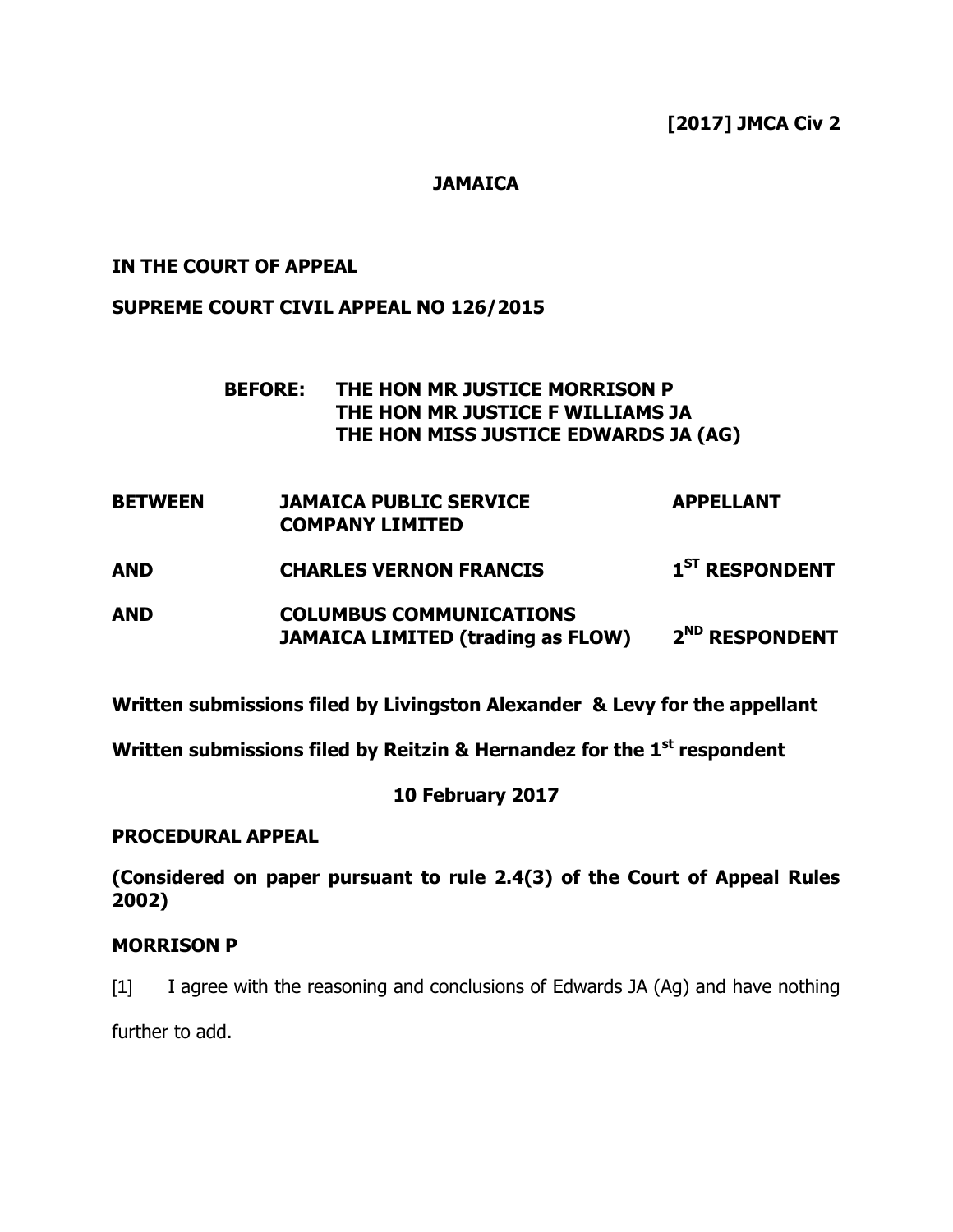#### **F WILLIAMS JA**

[2] I too agree.

## **EDWARDS JA (AG)**

#### **Background**

[3] This is an appeal against the decision of Rattray J made on 18 August 2015, where he refused the appellant's application for relief from sanctions. The history of the matter dates back to 28 August 2007, where the first respondent (the claimant in the court below) who was employed as an electrician to Columbus Communications Jamaica Limited, (the first defendant in the court below), received an electrical shock whilst replacing cables on a utility pole belonging to the appellant (the second defendant in the court below). The respondent suffered personal injuries and as a result, he filed a claim for negligence against the first defendant and the appellant.

[4] When the claim came on for case management, directions were given for the parties to file and serve witness statements on or before 9 May 2015. The appellant did not file its witness statement in the time allotted. As a result, on 26 May 2015 the appellant filed an application seeking relief from sanctions and for an extension of time to file its witness statement. One witness statement was in fact filed on 16 July 2015, the same day as the hearing of the application. The first respondent had also applied to strike out the appellant"s statement of case for failing to comply with the case management orders. That application was adjourned.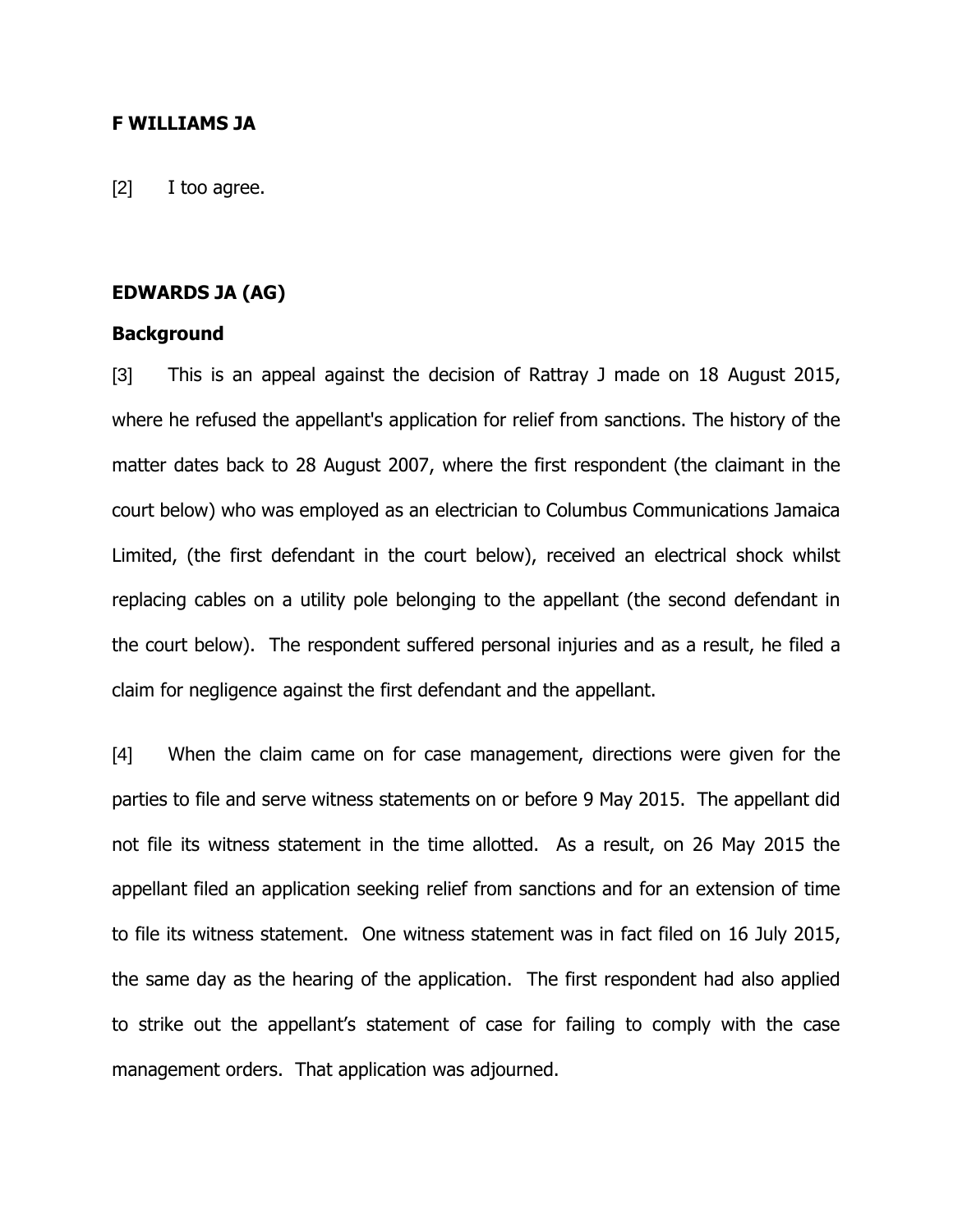[5] The appellant"s application for relief from sanctions was supported by affidavit sworn to by David Fleming, an attorney-at-law and the appellant"s legal officer. The application was based on the fact that the appellant"s failure to file its witness statements was not intentional, it being due to the fact that the intended witnesses were "currently travelling outside of the parish as well as the island for an extended period of time due to work related commitments". It was also contended that the late filing of the statements would not affect the trial date, which had been set for 16 - 27 November 2015. However, the application was opposed by the first respondent on the basis that: (i) the affidavit in support of the application was defective in that it did not comply with rule 30.3 of the Civil Procedure Rules (CPR), as the source of the information and belief was not disclosed and (ii) that the explanation proffered for the delay was not a good explanation.

[6] After hearing oral and written submissions, the learned judge refused to grant relief from sanctions on the basis that the affidavit in support of the application was in breach of the CPR, rule 30.3 and, in any event, the appellant did not give a good explanation for failure to file its witness statement within the time limited in the case management orders.

### **Grounds of Appeal**

[7] On 4 December 2015, this court granted leave to the appellant to appeal that decision. The grounds of appeal filed may be summarised as follows: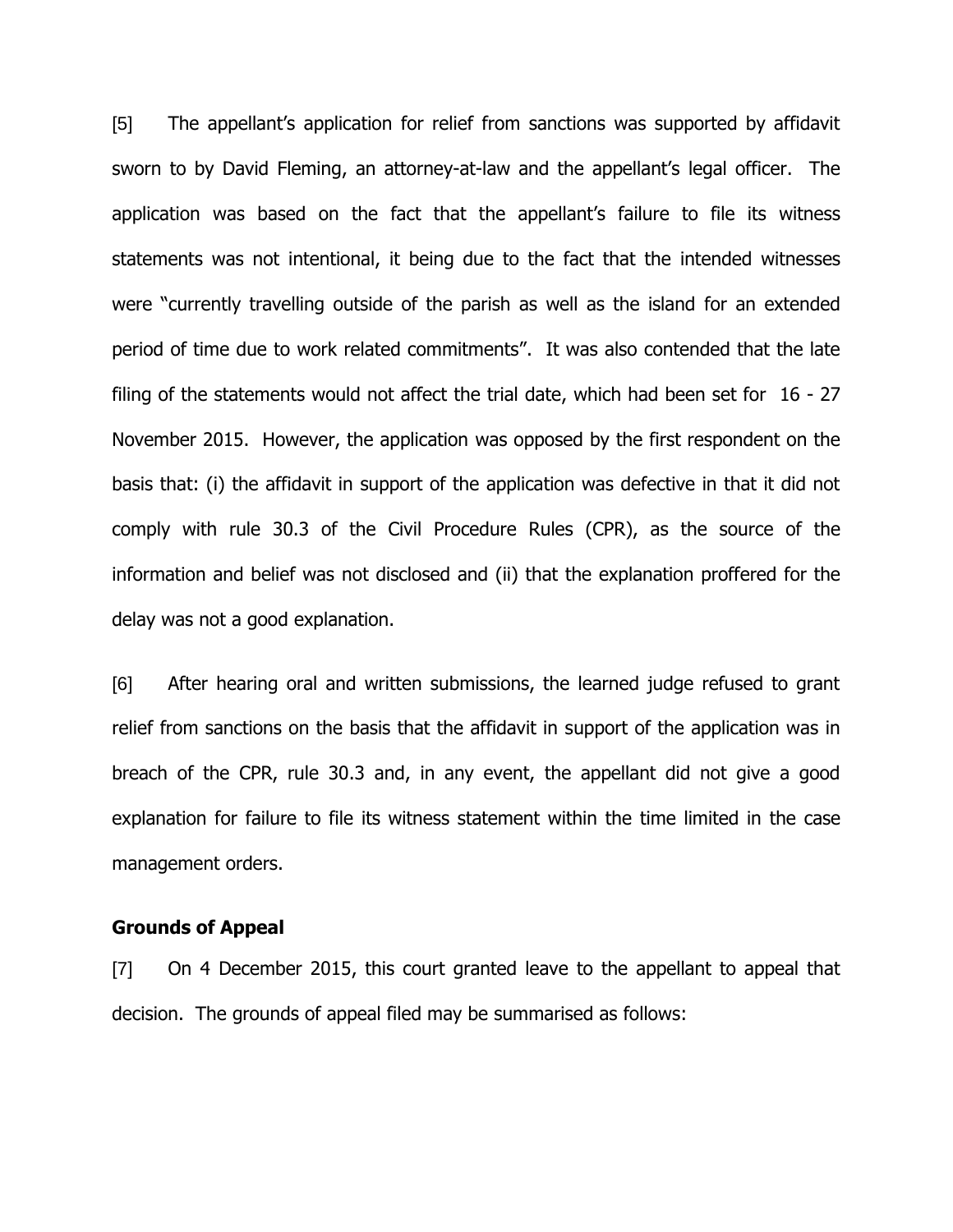- (a) The learned judge erred in law when he determined that the appellant's affidavit in support of the application for relief from sanction is in breach of rule 30.3 of the CPR in failing to identify the source of the information for the statement contained in paragraph 5 and was therefore inadmissible.
- (b) The learned judge erred in concluding that there was no good explanation because the use of the word 'currently" could only address the situation present at the time when the affidavit was being sworn. The learned judge erred in concluding that the appellant's explanation was inadequate and that it was required to give an explanation for the entire period from the date of the case management order rather than for the period when the breach occurred.
- (c) Further, the learned judge failed to apply the overriding objective, and the fundamental principle of access to justice whereby parties are to have a right to have their cases heard on the merits and should not be defeated by a purely procedural and technical breach which does not in any way impact the trial or justice of the case: **Watson v Fernandes**   $[2007]$  CCJ 1 (AJ).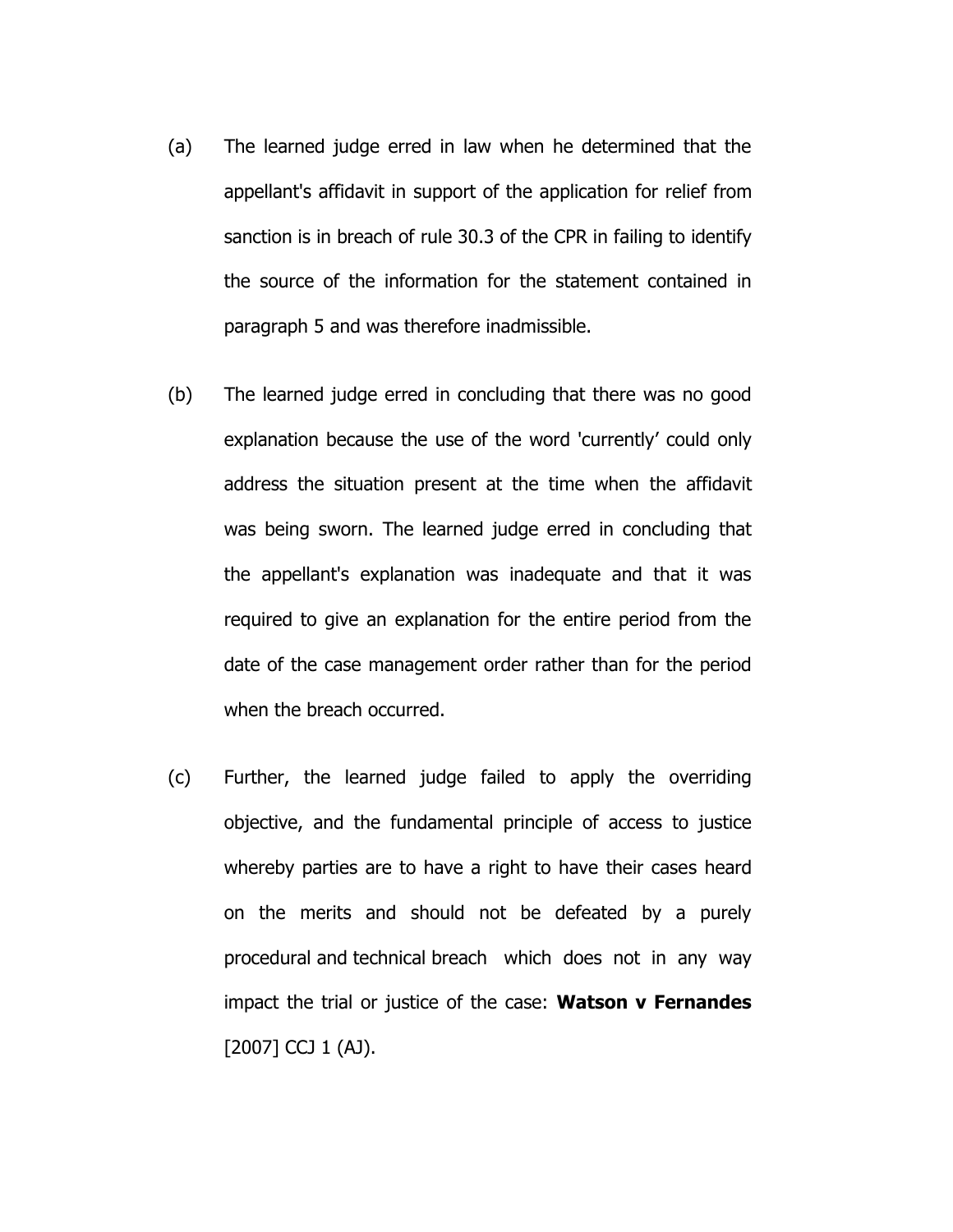(d) The learned judge erred in the exercise of his discretion in awarding costs of the application to be paid by the appellant, when there are special circumstances which warrant a departure from the general rule.

## **Ground (a) - Was the affidavit in breach of rule 30.3**

[8] Counsel for the appellant argued that the learned judge fell into error when he failed to take into account the fact that the affidavit was made by the legal officer to the appellant who had conduct of the claim. She also argued that the learned judge erred when he drew the inference that the facts sworn to in the affidavit were not within the affiant's personal knowledge. Counsel noted that rule 30.3 only placed an obligation on an affiant to state the source of his information and belief when it is not within the affiant's personal knowledge. Counsel pointed out that, in the instant case, Mr Fleming did in fact have personal dealings with the intended witnesses as the appellant"s employee and legal officer with conduct of the case.

[9] Counsel for the appellant submitted that the learned judge was plainly wrong in failing to draw the inference that Mr Fleming would naturally be working and liaising with the potential witnesses. She further submitted that the lack of detail as to whether the claim triggered an investigation, the extent to which he was involved in the process and the scope of his involvement were not material facts, which as a result of their omission, would disable the learned judge from being in a position to properly consider Mr Fleming's evidence; that evidence being that the witnesses had been unavailable to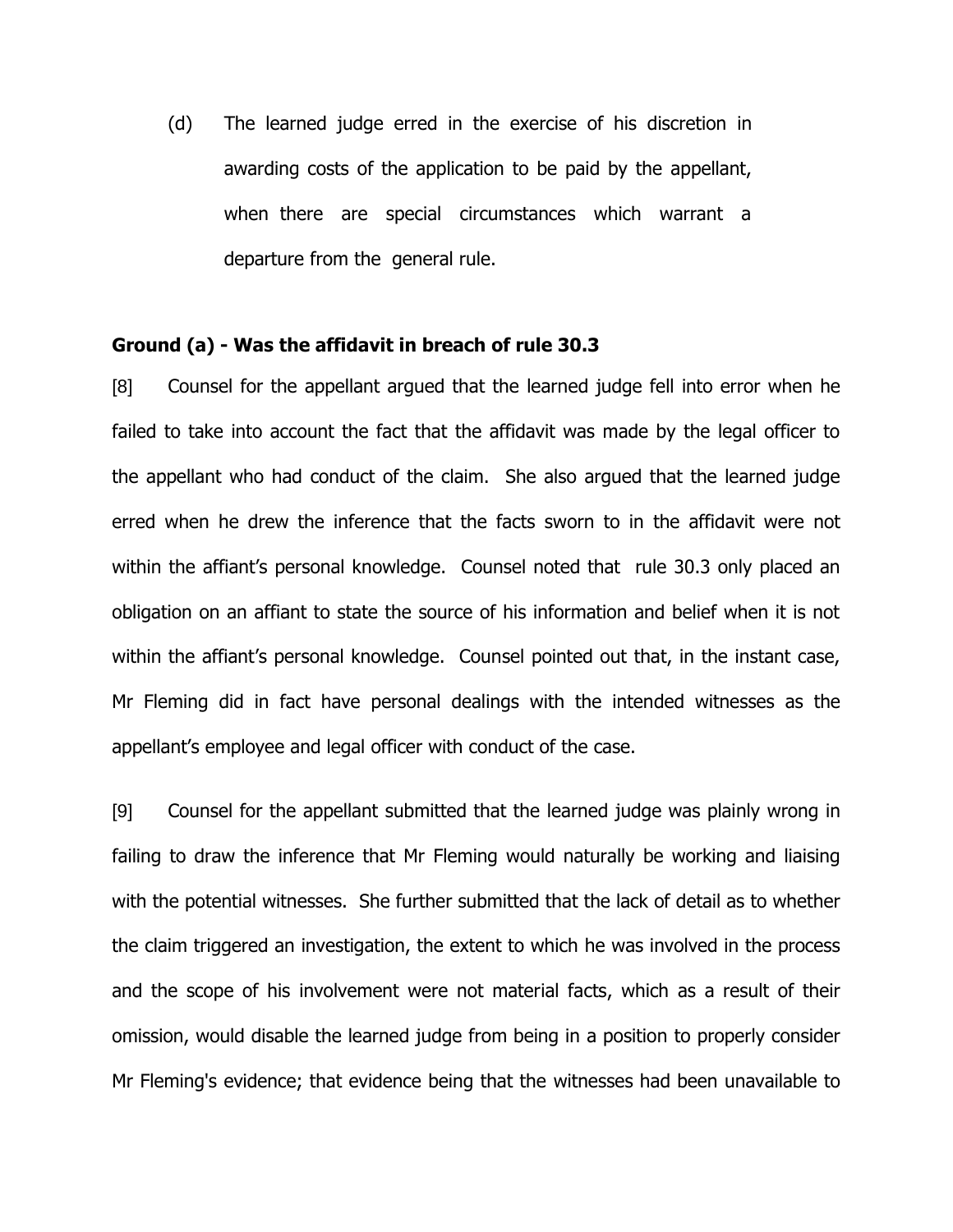prepare and finalise witness statements due to their work commitments which took them outside of the corporate area and the jurisdiction.

[10] Counsel pointed out also that Mr Fleming had sworn in the affidavit, at paragraph 3, that the facts stated were within his personal knowledge unless otherwise indicated and therefore the presumption of personal knowledge was in the affiant's favour. Counsel argued that, as the facts sworn to by the affiant were within his personal knowledge, the need to state the source of information did not arise. Moreover, counsel argued, there had been no challenge from the respondent that the information was not within the affiant's personal knowledge and in the absence of any evidence to the contrary, there was no valid basis for rejecting the evidence.

[11] Counsel also submitted that the learned judge fell into error in dismissing the affiant's statement that he reviewed the relevant documents and information, as there was nothing before the court to suggest that the evidence was not credible. Counsel noted that in the defence to the claim filed, Mr Fleming had personally certified the truth of the contents. Counsel further argued that, in holding that Mr Fleming should have identified each document which was reviewed, the learned judge acted unreasonably in requiring an onerous task within the context of an application for relief from sanctions.

[12] For his part, counsel for the first respondent submitted that the sole affidavit relied upon by the appellant contained hearsay statements on information and belief in paragraph 5 and failed to state the source of such information and belief as required by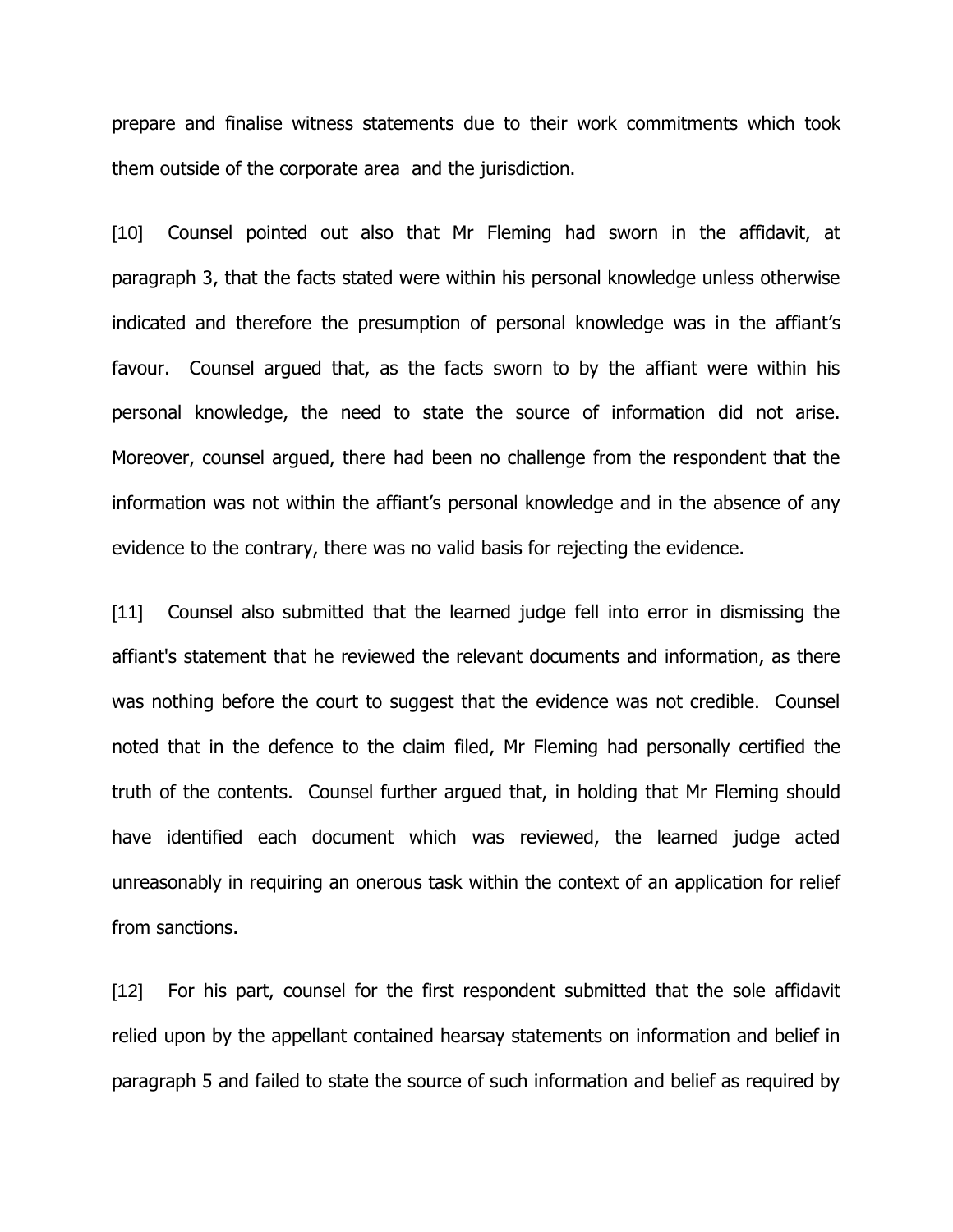rule 30.3(2)(b). It was submitted that such evidence was hearsay and thereby inadmissible. It was further submitted that, as a result, there was no evidence of any explanation for failing to comply with the case management order to file witness statement within the time limited by the order and therefore the judge was correct in his decision to refuse the appellant's application. Counsel also argued that, on a separate issue, the affidavit spoke to the unavailability of witnesses at a point in time, 12 days after the court ordered deadline. The evidence, it was argued, was therefore irrelevant and for that reason also inadmissible.

## **Decision on ground (a)**

[13] I am indeed cognizant of the general rule that this court will not interfere with the decision of a learned judge at first instance unless it is demonstratively clear that, in arriving at that decision, he took the wrong approach, or that the decision arrived at was plainly the wrong one based on the circumstances before him or based on the applicable law relating to the issue. Before this court will interfere, it must be satisfied that the learned judge had fallen into error. I will therefore apply the principles set out in **Hadmor Productions Limited et al v Hamilton et al** [1982] 1 All ER 1042 and **Watt v Thomas** [1947] 1 All E R 582] in reviewing the learned judge's decision to determine whether he was plainly wrong to refuse the relief sought.

[14] The application for relief was made pursuant to rule 26.8 of the CPR. An application for relief from sanctions under rule 26.8(1) is operative where the court makes an order or gives directions and specifies the consequences for failure to comply or where the rules provide a sanction for non-compliance. In respect of the case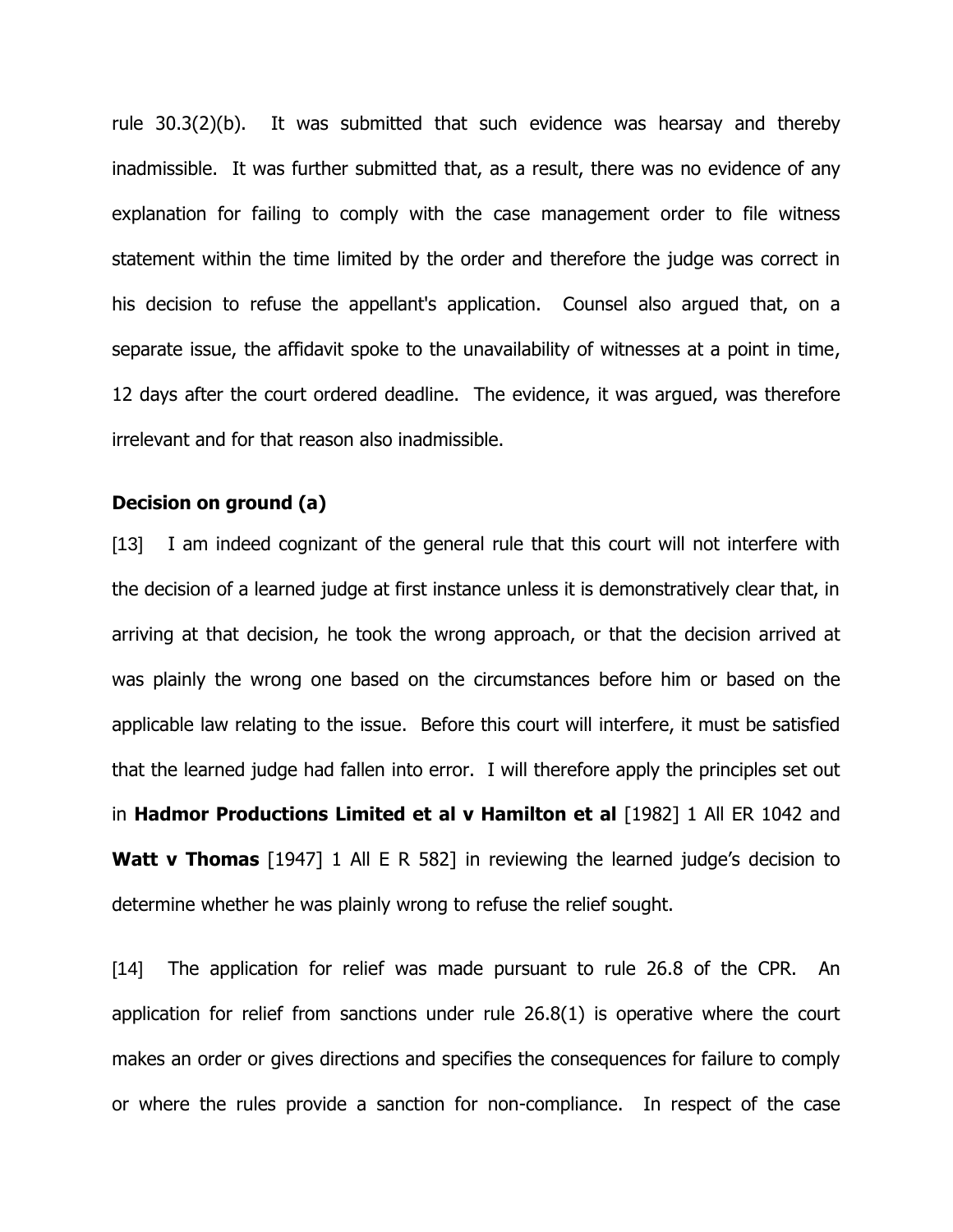management orders made in this case, there were no consequences specified in the order itself for a failure to comply.

[15] However, under rule 29.11, the appellant's failure to file and exchange witness statements as ordered rendered it unable to call any witnesses unless it was granted relief from sanctions. Rule 29.11 of the CPR provides:

- "29.11(1) Where a witness statement or witness summary is not served in respect of an intended witness within the time specified by the court then the witness may not be called unless the court permits.
	- (2) The court may not give permission at the trial unless the party asking for permission has a good reason for not previously seeking relief under rule 26.8."

[16] This in and of itself is a sanction and the appellant was therefore obliged to apply for relief from this sanction. Rule 29.11(2) refers expressly to rule 26.8 and applications for relief from sanctions are made pursuant to the provisions of rule 26.8 - see also

**Chartwell Estate Agents Limited v Fergies Properties SA, Hyam Lehrer** [2014]

EWCA Civ 506 per Davis LJ. In the result, the decision by the learned judge not to grant relief to the appellant and extend the time for compliance with the case management order to file and exchange witness statements was indeed fatal to the appellant by virtue of the operation of rule 29.11.

[17] A judge of the Supreme Court may exercise powers granted to him or her by the rules of court for the efficient, orderly and just management of cases. Rule 26.1(2)(c) provides that the powers given to the court includes the power to: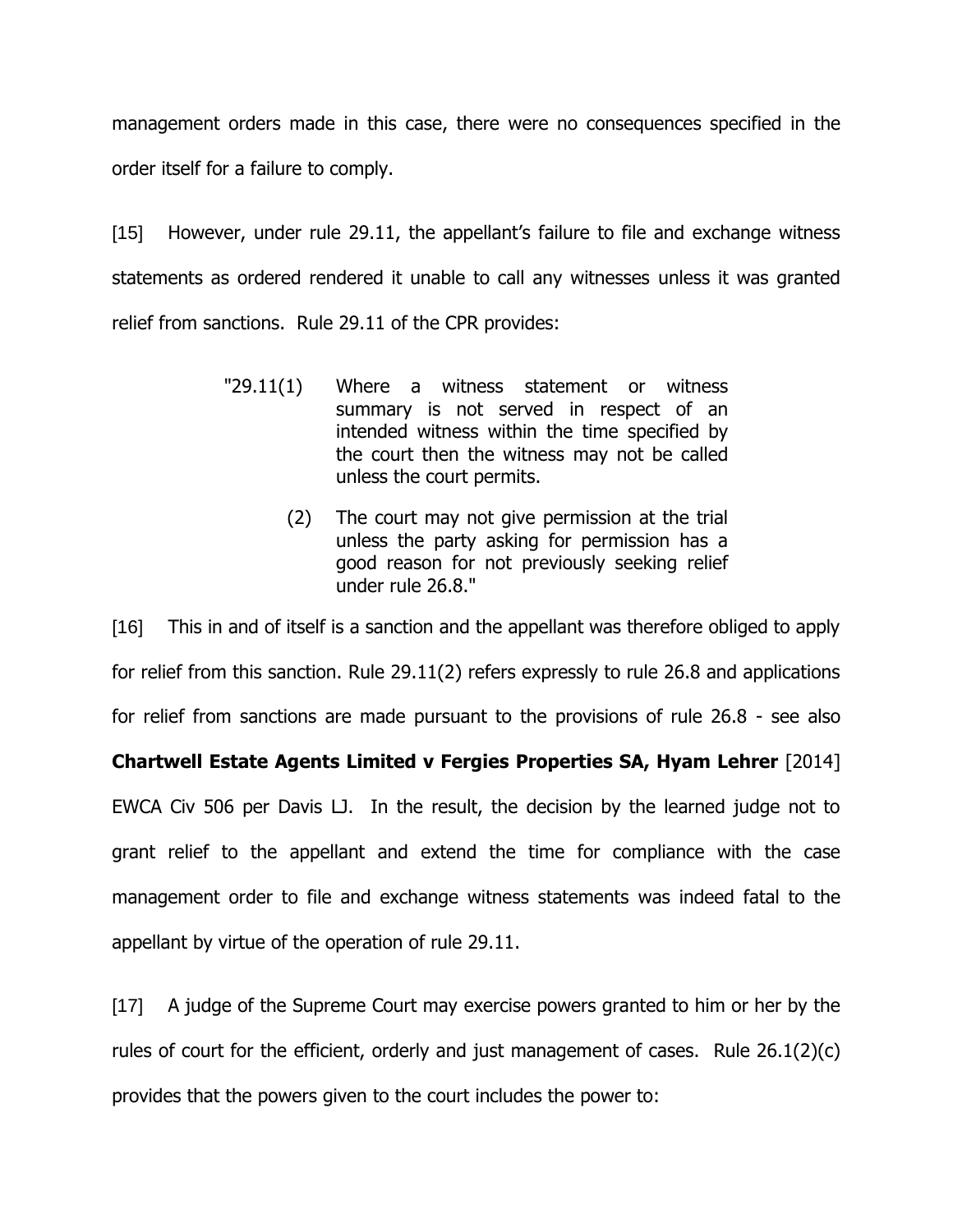"(c) extend or shorten the time for compliance with any rule, practice direction, order or direction of the court even if the application for an extension is made after the time for compliance had passed."

Except where the rules provide otherwise.

 $[18]$  Rule 26.3  $(1)(a)$  provides that:

"In addition to any other powers under these Rules, the court may strike out a statement of case or part of a statement of case if it appears to the court-

> (a) That there has been a failure to comply with a rule or practice direction or with an order or direction given by the court in the proceedings."

[19] Where the application to extend time is made after the time for compliance has expired and there is a sanction imposed for a failure to comply, that sanction takes effect unless and until there is a successful application for relief. Rule 26.8 provides:

- "26.8 (1) An application for relief from any sanction imposed for a failure to comply with any rule, order or direction must be -
	- (a) made promptly; and
	- (b) supported by evidence on affidavit
	- (2) The court may grant relief only if it is satisfied that -
		- (a) the failure to comply was not intentional;
		- (b) thereis a good explanation for the failure; and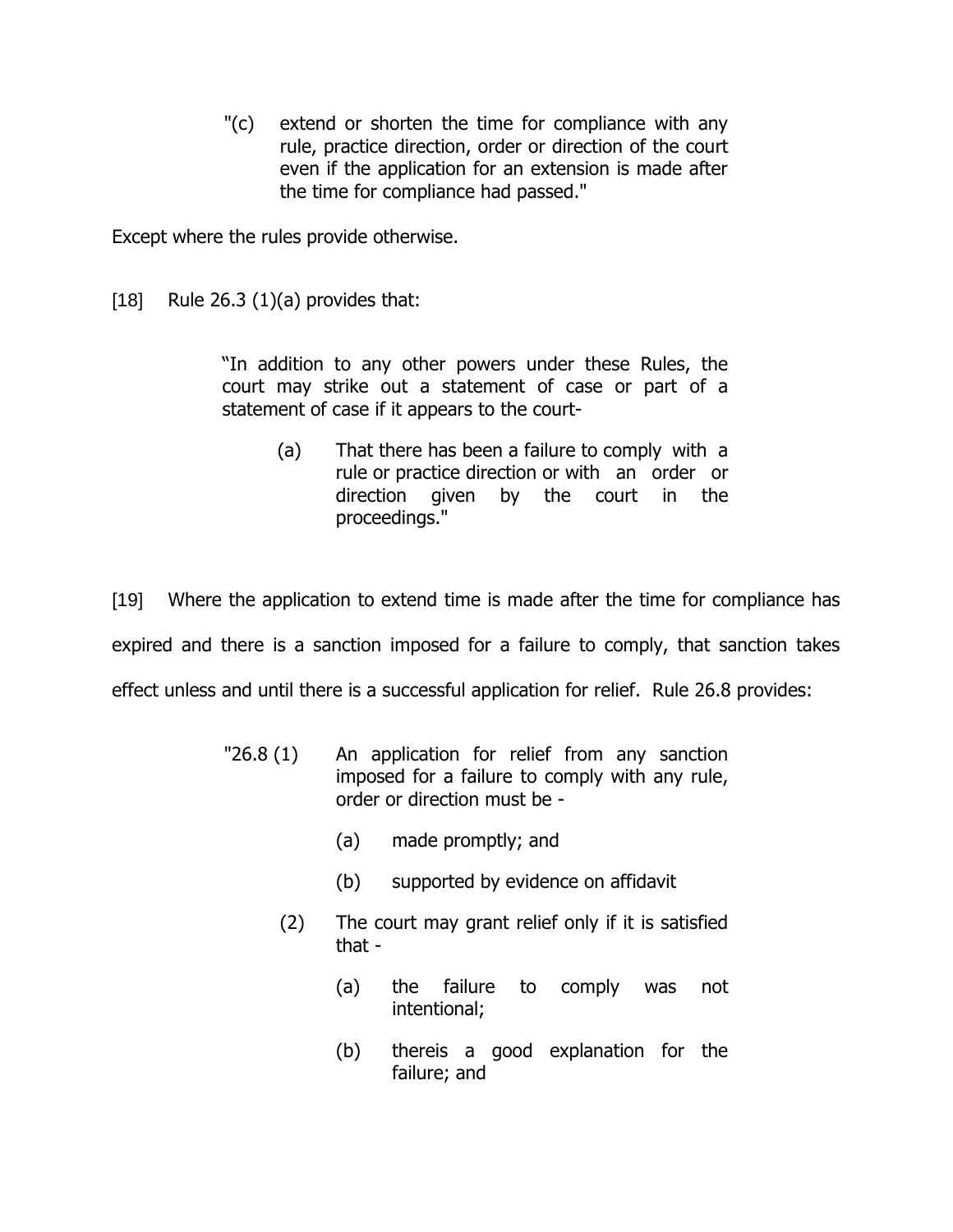- (c) the party in default has generally complied with all other relevant rules, practice directions orders and directions.
- (3) In considering whether to grant relief, the court must have regard to -
	- (a) the interests of the administration of justice;
	- (b) whether the failure to comply was due to the party or that party's attorney-atlaw;
	- (c) whether the failure to comply has been or can be remedied within a reasonable time;
	- (d) whether the trial date or any likely trial date can still be met if relief is granted; and
	- (e) the effect which the granting of relief or not would have on each party."

Rule 26.7 provides that sanctions imposed take effect unless relief is sought and obtained. Rule 26.9, which gives the court the power to rectify procedural defaults, does not apply to such cases.

- [20] Rule 30.3 (1) and (2) of the CPR provides:
	- "(1) The general rule is that an affidavit may contain only such facts as the deponent is able to prove from his or her own knowledge.
	- (2) However an affidavit may contain statements of information and belief-
		- (a) where any of these Rules so allows; and
		- (b) where the affidavit is for use in an application for summary judgment under Part 15 or any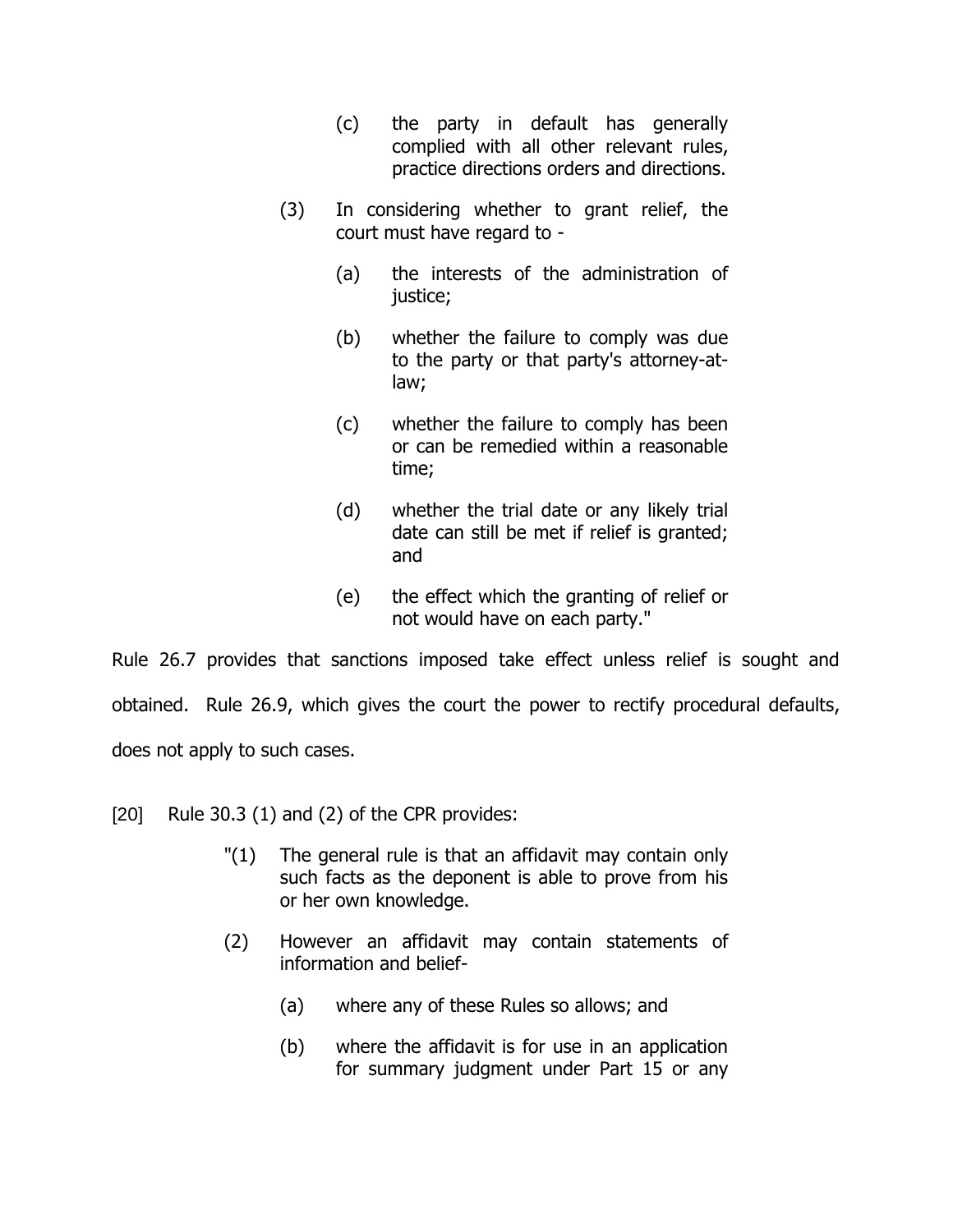procedural or interlocutory application, provided that the affidavit indicates-

- (i) which of the statements in it are made from the deponent's own knowledge and which are matters of information or belief; and
- (ii) the source for any matters of information or belief."

[21] Hearsay evidence is generally inadmissible and can only be admitted based on the exceptions that exist at common law, by statute or by virtue of the CPR. Rule 30.3(2) of the CPR sets out the conditions that must be satisfied before a judge may admit hearsay evidence contained in an affidavit. If these conditions are not satisfied the court should not exercise its discretion to admit such evidence.

[22] In his judgment Rattray J stated at paragraph 21 that:

"In the present case, I accept Mr Reitzin's submissions that the first sentence of Mr Fleming's [a]ffidavit is in breach of Rule 30.3 of the CPR. This rule provides for the admissibility of hearsay evidence in an [a]ffidavit only in certain specified instances..."

[23] At paragraphs 22 and 23 he continued:

"Mr David Fleming in his [a]ffidavit stated that he is employed to the second Defendant as its legal officer. He has not stated nor has he provided any details of his job as legal officer which would lead him to be involved with the second Defendant's linesmen. Nor has he provided any evidence to indicate whether an investigative process was triggered as a result of this incident and if so, whether, at what time and to what extent he was involved in that process and the scope of this involvement. His mention in paragraph 2 of his [a]ffidavit as to reviewing relevant documents and information is of no assistance, without there being some specific reference as to when this review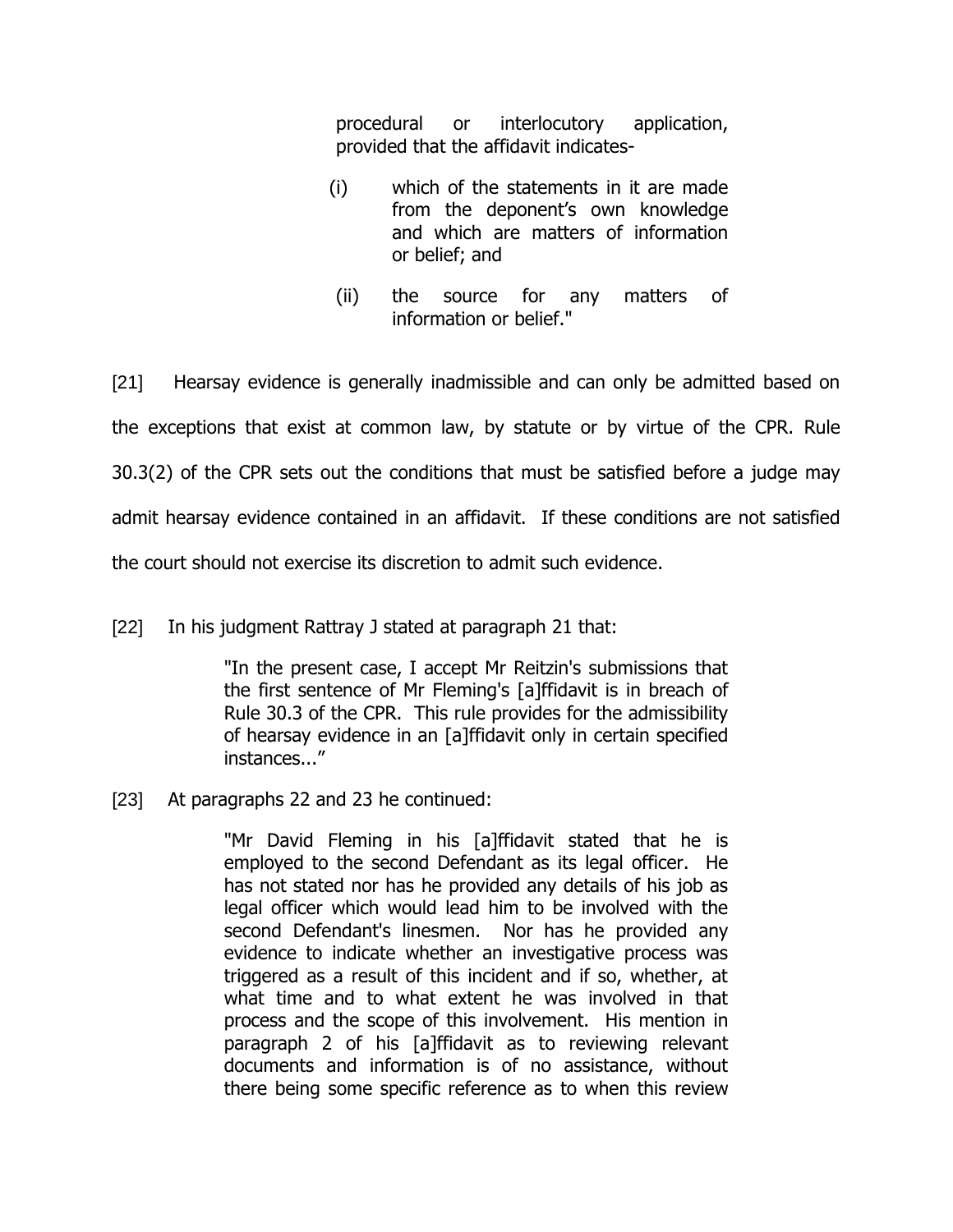occurred and his identifying the documents, files, books and/or internal documentation allegedly reviewed by him. As drafted, [p]aragraph 2 of Mr Fleming's [a]ffidavit provided no foundation on which any conclusion can be arrived at as to Mr Fleming's knowledge of the intended whereabouts of witnesses as at the time he swore to his [a]ffidavit.

I am of the view on the evidence before this Court that the first sentence of paragraph 5 of the [a]ffidavit of David Fleming being in breach of Rule 30.3 of the CPR is inadmissible. If I am wrong in that regard, and the [a]ffidavit of David Fleming is in fact admissible, it is imperative that the spotlight of scrutiny be shone on the [a]ffidavit filed on behalf of the Second Defendant to ascertain whether a good explanation emerges for the failure of the Second Defendant to file that Witness Statement by or before the  $6<sup>th</sup>$  May 2015."

[24] It is clear, therefore, that the learned judge correctly treated this matter as involving two issues; firstly, whether the evidence was admissible and (ii) if it was admissible, whether it gave a good explanation for the failure to comply with the case management orders.

[25] The relevant portions of the affidavit filed by David Fleming were as follows:

- "1. That my address for the purposes of this Affidavit is care of 6 Knutsford Boulevard, New Kingston, Kingston 5 and I am an Attorney-at-Law and I am employed to the Applicant/ $2^{nd}$ Defendant, Jamaica Public Service Company Limited as its Legal Officer.
- 2. I am duly authorized to depone to the facts set out herein based on my knowledge of this matter having reviewed all relevant documents and information relative to this matter derived from the Company's files, books and internal documentation.
- 3. At the hearing of the Case Management Conference set for the  $30<sup>th</sup>$ July, 2014 it was ordered inter alia,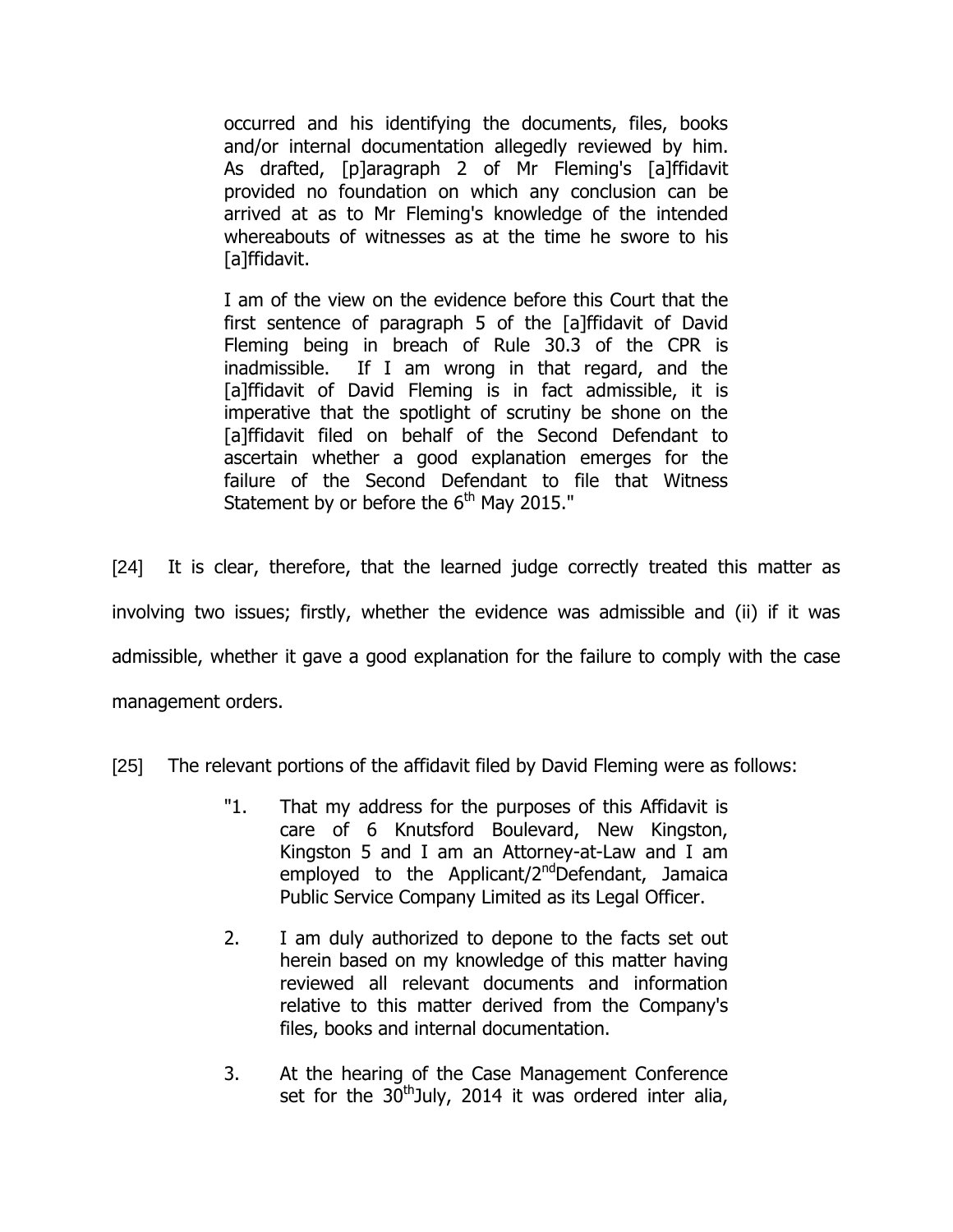that the 2<sup>nd</sup> Defendant was to file and serve its Witness Statements on or before the  $9<sup>th</sup>$  May, 2015.

- 4. The 2<sup>nd</sup> Defendant was unable to file its Witness Statements within the prescribed time however; it should be able to do so by the  $8<sup>th</sup>$  June, 2015. The period of the delay is neither protracted nor inordinate in all the circumstances.
- 5. The  $2^{nd}$  Defendant's failure to file its Witness Statements is not intentional as its intended witnesses are currently travelling outside of the parish as well as the island for anextended period of time due to work related commitments. Accordingly, the  $2^{nd}$ Defendant's Attorneys-at-Law, Messrs. Livingston, Alexander & Levy have not been seized with the requisite instructions to draft and file the Witness Statements which contain the evidence to support its defence of the claim. As soon as the intended witnesses are available the 2<sup>nd</sup> Defendant's Attorneysat-Law will be instructed so that the Witness Statements can be filed.
- 6. The claim is for damages for injuries allegedly sustained by the Claimant while carrying out works for and on behalf of the  $1<sup>st</sup>$  Defendant's conductors which were located on the 2<sup>nd</sup> Defendant's utility pole. This will involve inter alia, a determination as to whether there was any negligence on the part of the 2<sup>nd</sup> Defendant in keeping its poles or itsconnections in good repair. The 2<sup>nd</sup> Defendant's Witnesses can effectively speak to these issues and therefore their statements are necessary as they contain the evidence to supportits defence of the claim.
- 7. I verily believe that the  $2^{nd}$  Defendant has generally been compliant with all other orders of this Honourable Court.
- 8. I verily believe that the Claimant will suffer no prejudice if the 2<sup>nd</sup> Defendant's Witness Statements filed on the  $8<sup>th</sup>$  June, 2015 as the  $2<sup>nd</sup>$  Defendant has remedied the failure within a reasonable time. If the court believes that the Claimant has been prejudiced an award of costs will sufficiently compensate him.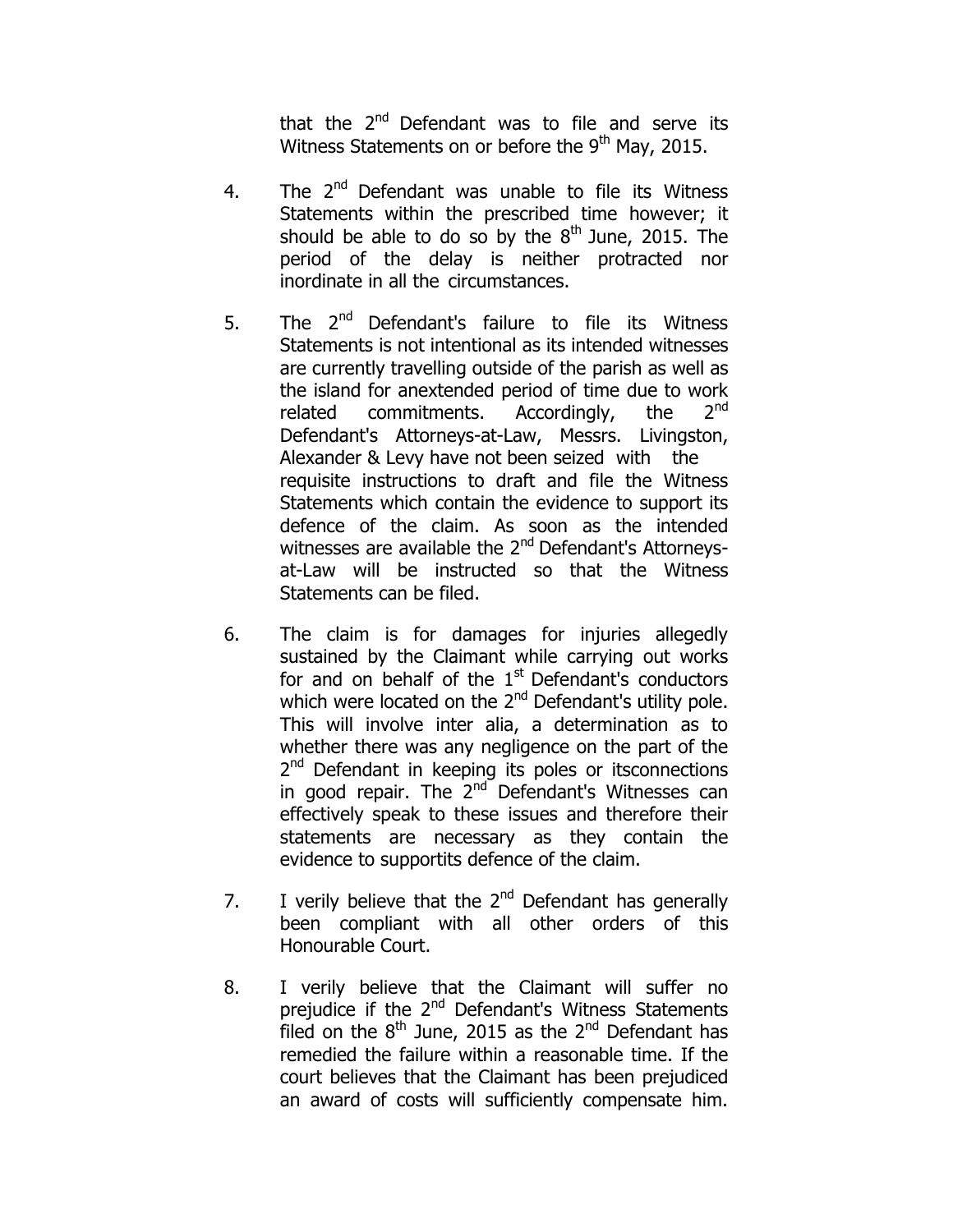Further, the lack of filing of the Witness Statements will not affect the trial date set for 16-27 November, 2015. Accordingly, it is just that relief is granted to the 2<sup>nd</sup> Defendant.

9. If the Court does not grant the relief sought, I verily believe the 2<sup>nd</sup> Defendant will suffer severe prejudice as the Defendant would have no witnesses and will as a result not beable to adequately defend the case brought against it. The Defendant's Witnesses are therefore required to assist the Court in arriving at a just determination of the issues joined between the parties."

### **Whether paragraph 5 of the affidavit is hearsay**

[26] I agree with counsel for the respondent that there is no reference in the affidavit of Mr Fleming that he had any personal dealing with the intended witnesses, or that he had conduct of the case; nor did Mr Fleming state in his affidavit that the matter was within his personal knowledge unless otherwise stated. However, there is equally no evidence that he did not have conduct of the claim. Whilst the affidavit may not have been the most elegantly drafted or the most detailed of affidavits, the fact is the affiant is an employee of the appellant and its legal officer and the statements in paragraph 5 must be viewed in that context.

[27] Evidence is hearsay where a witness gives evidence of facts they have not personally experienced for the purpose of proving the truth of those facts. Rule 30.3(1) provides that an affidavit "may contain only such facts as the deponent is able to prove from his or her own knowledge". There was no evidence before the learned judge that the truth of the statement in paragraph 5 that witnesses were not available was not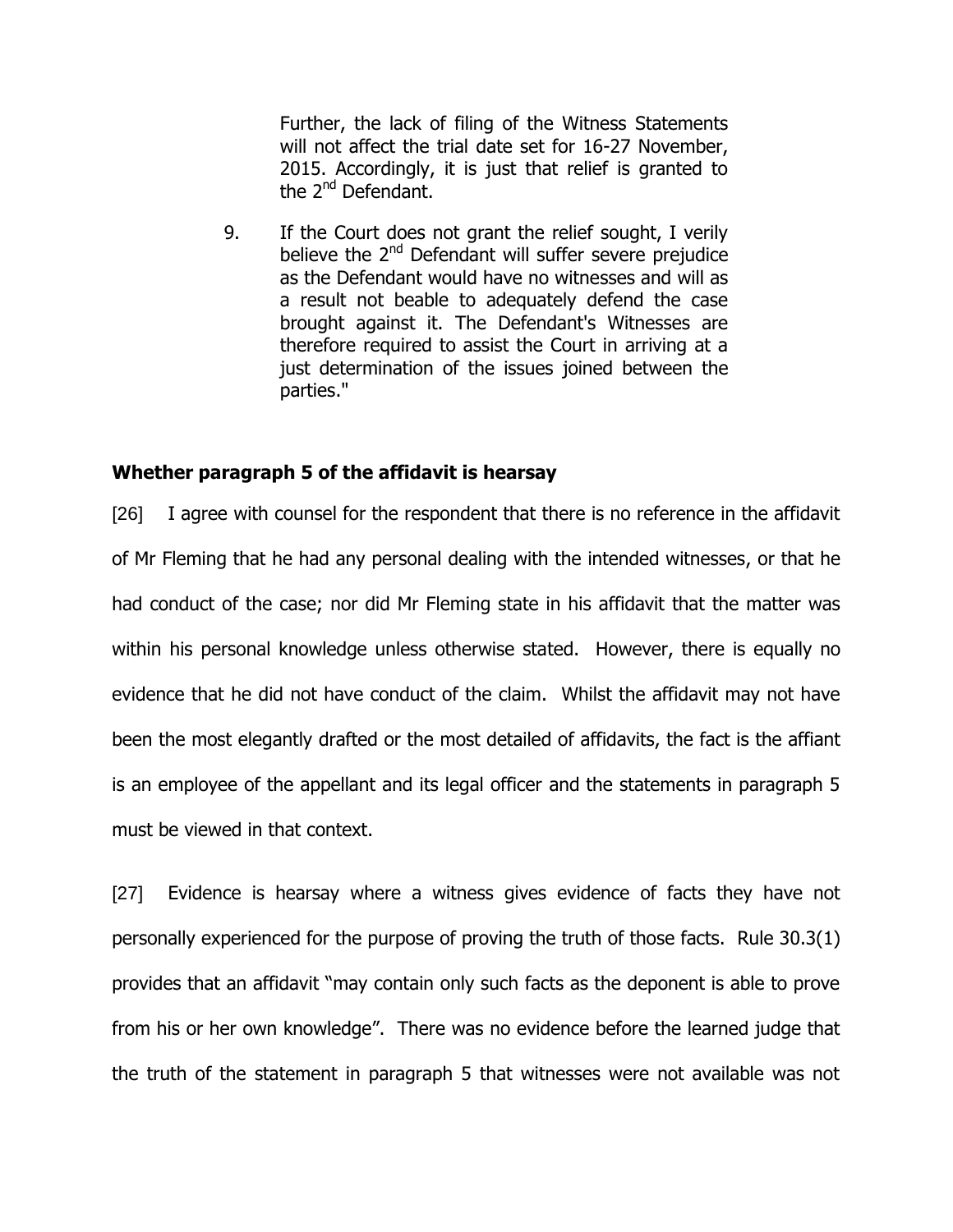provable by the affiant from his or her own knowledge. There was also nothing contained in the affidavit from which the learned judge could have drawn the inference that it was not provable from the affiant"s own knowledge. The affiant made no statement as to information and belief so as to trigger rule 30.3 2(b) (i) and (ii).

[28] The evidence which was before the learned judge was that the affiant is authorized to give the affidavit evidence based on his personal knowledge having reviewed the company documentation. Mr Fleming said at paragraph 2 of his affidavit that:

> "I am duly authorized to depone to the facts set outherein based on my knowledge of this matter having reviewed all relevant documents and information relative to this matter derived from the Company's files, books and internal documentation."

[29] I am of the view that this is sufficient for the judge to have admitted the evidence. The appellant is a company. The affiant was the legal officer employed to the appellant, his knowledge could therefore, be deemed to be the appellant"s knowledge. It is the appellant who is required to give an explanation as to why it has not provided the witness statement in the time limited to do so. The appellant may provide an affidavit from a third party, such as its external attorneys, who may depone that the fault is theirs for whatever reason, but if the fault is the appellant's, then it must say so.

[30] How would a company explain its default? That explanation must come from an officer of the company. In this case the affiant Mr Fleming, having stated his position in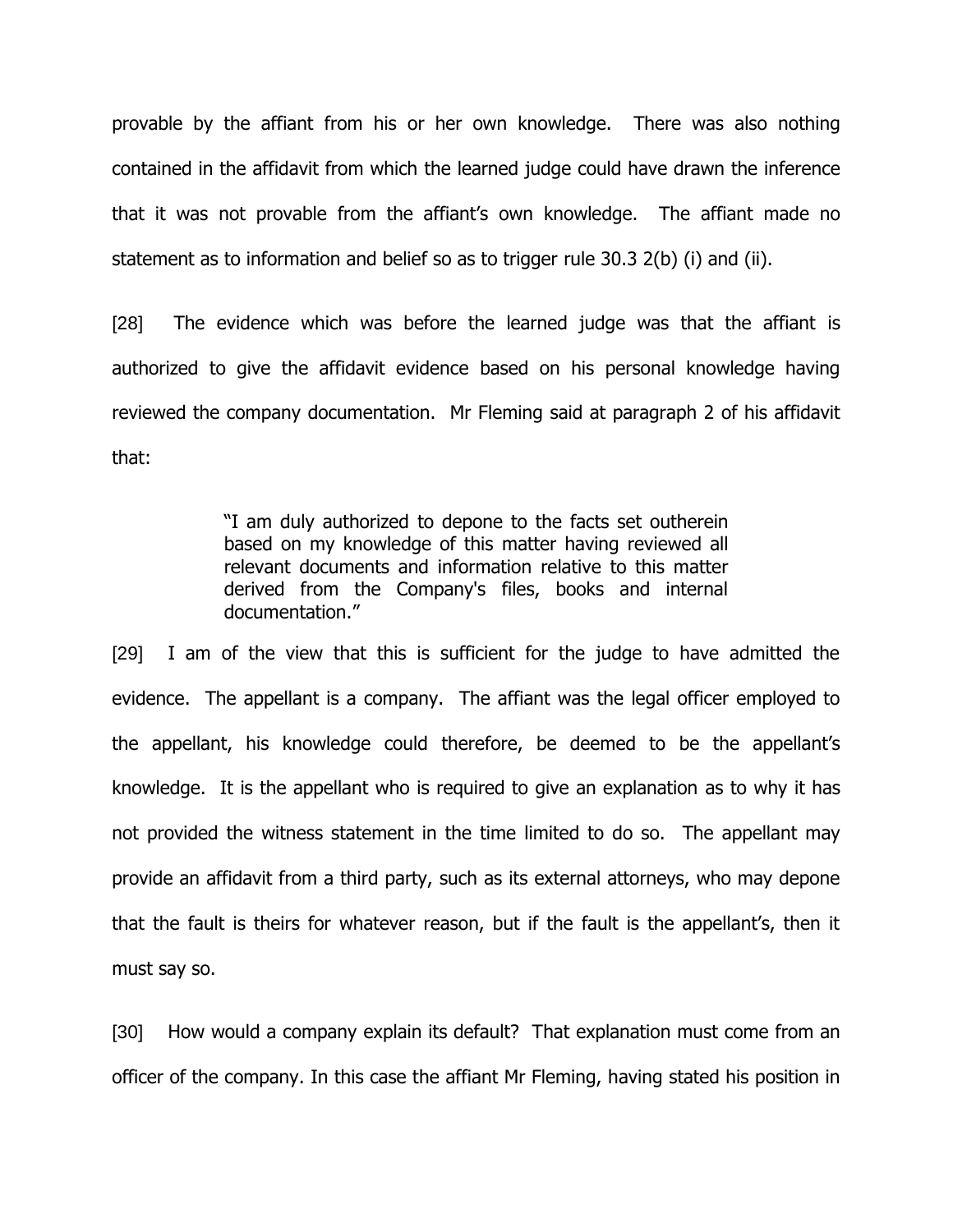the appellant company, implicit in his unqualified assertions, garnered from the company"s records, is the fact that he has ascertained the knowledge of those persons in the company, whose knowledge can be treated as the company"s knowledge. There is no assertion that he obtained any information outside of the appellant company for which he needed to state any information or belief. The information he gleaned from the company"s records is the appellant"s own knowledge and no question of hearsay arises. See **Nationwide Building Society v Bateman** (1978) 1 All ER 999 which was applied in **National Commercial bank of Trinidad & Tobago v Bellamy et al**, TT 1997 HC 31, judgment of Sealy J. Although the subject matter is different from this case, I find the reasoning in both authorities highly persuasive and applicable to this case. In the latter decision Sealy J, in applying the reasoning in **Nationwide Building** 

**Society v Bateman**, said:

"The case of Nationwide Building Society v. Bateman [1978] 1 ALL E.R. 999 dealt with a building society, as mortgagee seeking possession of mortgaged premises and the issue related to the swearing of an affidavit by the manager of one of its branches. The building society brought an originating summons under 0.88 of the Rules of the Supreme Court seeking the said possession. The manager swore that he was authorised to make the affidavit on behalf of the building society and in order to satisfy the requirement of Order 88, rule 6(4) that requires the affidavit to "give particulars of every person who to the best of the plaintiffs [sic] knowledge is in possession of the mortgaged property", he said at paragraph 7 of the affidavit that: "I am informed and verily believe that the defendant and his family are the only persons in occupation of the said premises." The Master thought that the statement should have been completed in accordance with Ord.41, r. 5(2) and should have stated the sources of information and belief. He adjourned the summons for a decision on that and another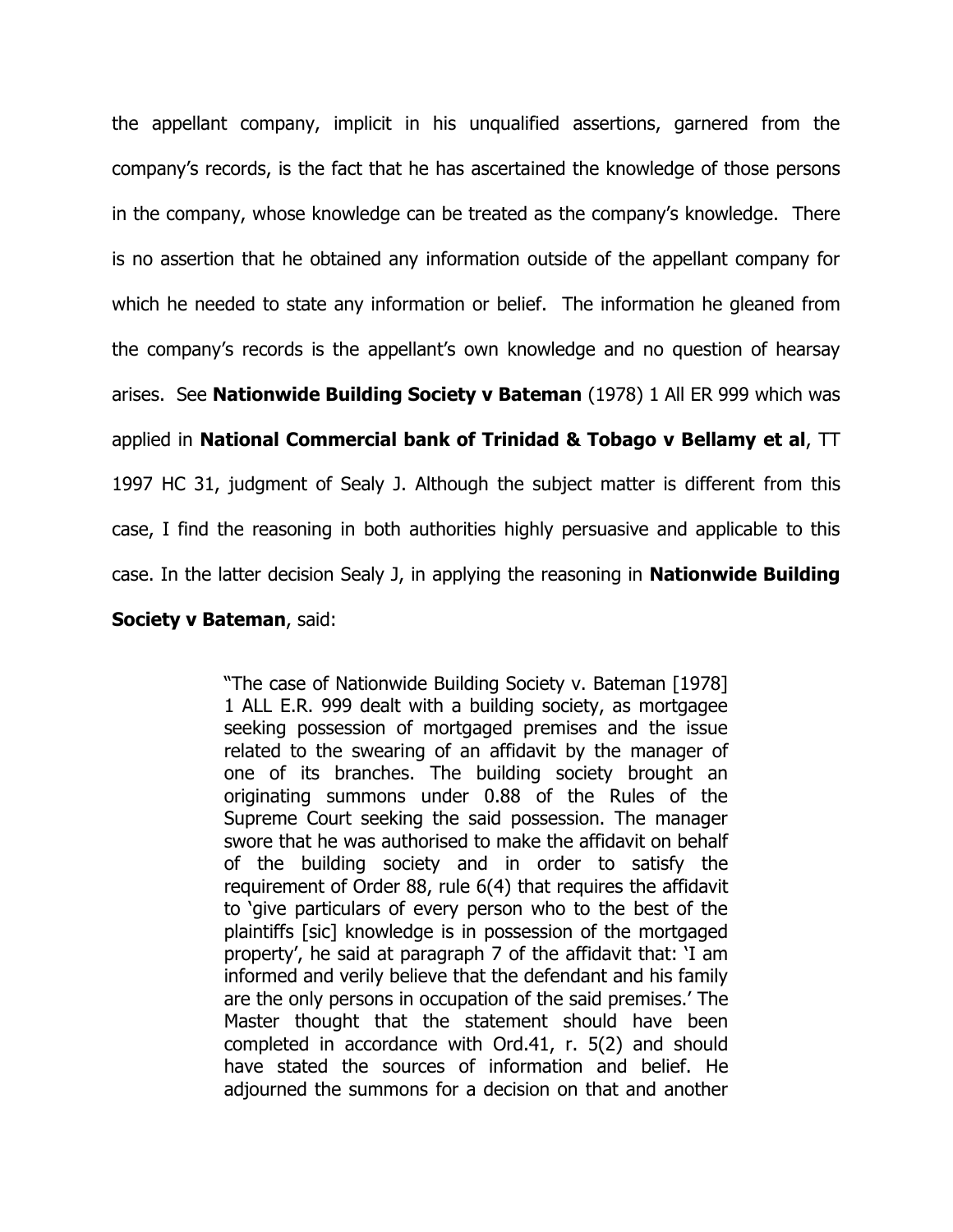question and another question which is not relevant to us.

Goulding, J. did not think that Ord. 41, r 5(2) was applicable [to] this sort of matter and the head note reads as follows:

"Where a mortgagee brings an action in which he claims possession of the mortgaged property, the claim is one for a final and not an interlocutory order and, therefore, when the action is begun by originating summons, the affidavit in support must comply with RSC Ord. 41, r 5(1), by containing only such facts as the deponent is able of his own knowledge to prove. In order therefore to comply with the requirement of RSC Ord. 88 r. 6(4), that the affidavit give particulars of every person who to the best of the plaintiff's knowledge is in possession of the mortgaged property, the affidavit must be made by a deponent able of his own knowledge to prove the fact. If the plaintiff is a building society the affidavit must contain a statement by the deponent showing his own office in the plaintiff's organisation and an unqualified assertion giving the necessary particulars as to the persons in possession to the best of the plaintiff's, i.e. the society's knowledge; the deponent is not required to give the sources of information or belief since his unqualified assertion implies that he has ascertained the knowledge of those persons whose knowledge can be treated as the society's.'

This application brought as it is under the provisions of the Act, must in essence be a final order. The affidavit therefore ought not to contain hearsay evidence, so that the question of information and belief does not arise. The deponent did not at any time say that he obtained information from a source outside of the plaintiff, so that I adopt the reasoning of Goulding, J. in the Nationwide case and say that the information which the deponent has gleaned from the records is knowledge that can be treated as the plaintiffs [sic]. There is therefore no need to compartmentalize the facts and matters which are deposed to in [sic] affidavit of Mr. Clement. This point fails."

[31] In the instant case the party in default is the appellant company. In its explanation for failing to comply, it seeks to blame no one but itself. It is its explanation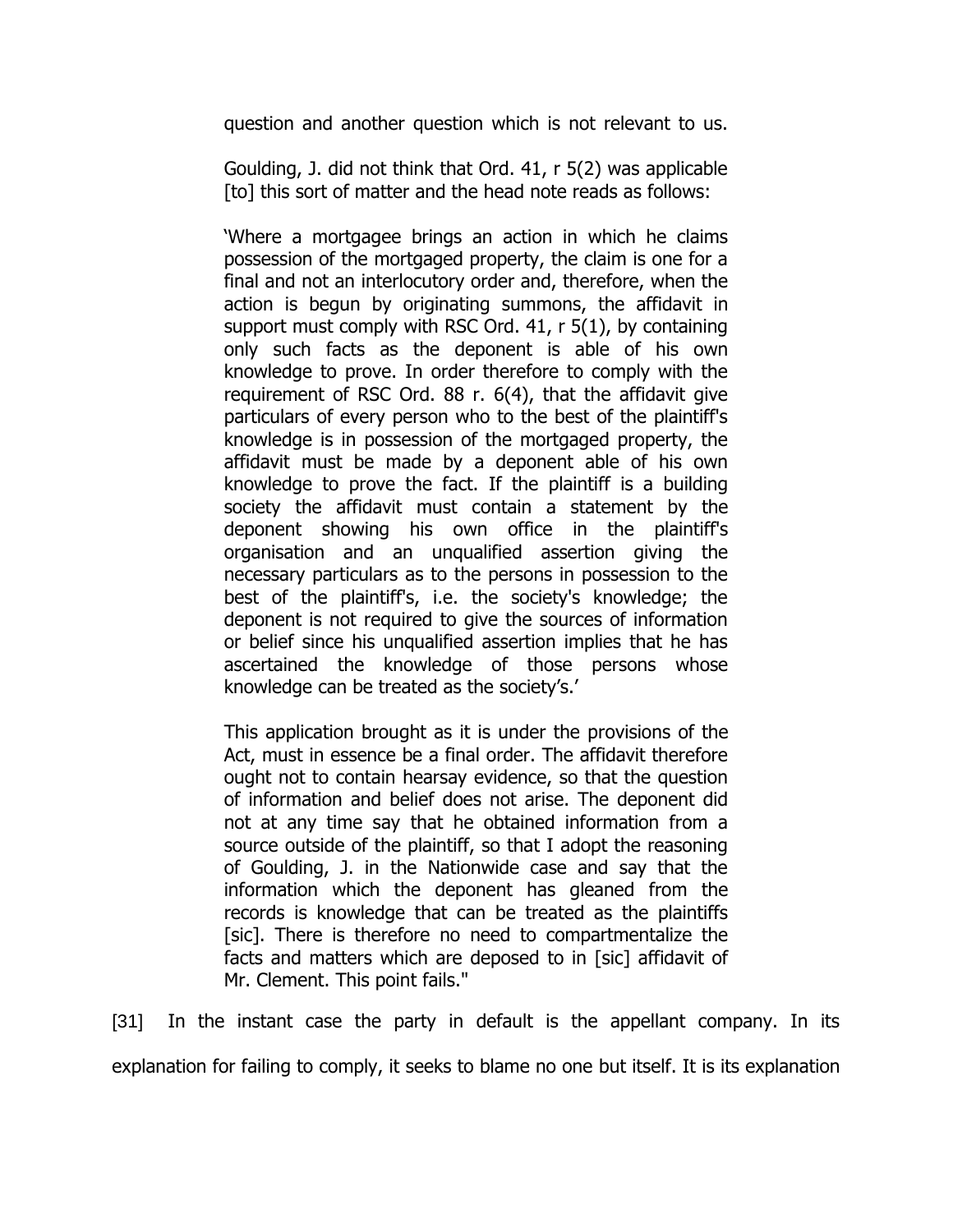of its own default that it sought to lay before the learned judge. The appellant, being a company, could only do so through a deponent who is able to state his affiliation or office within the appellant company and who is also able make unqualified assertions based on his review of the company"s documents, wherein the company"s knowledge can then be treated as his own knowledge. In such a case no question of information and belief arises and there is no need for any further indication as to the source of such information. Of course this will not always be the case and I am not at all asserting that this approach is of general application. Ground (a) therefore succeeds.

#### **Ground b - Was there an explanation for the failure**

[32] The learned judge also considered the question of whether there was a good explanation for the failure to comply within the time limited and found that there was none. Counsel for the appellant submitted that the learned judge gave an unreasonably restricted view of the evidence which led him to err in finding that no good explanation was given for the failure to file witness statements within time. That the learned judge failed to take into consideration the correct principles and relevant factors in the exercise of his discretion. In particular, he should have taken into account the sufficiency of the explanation proffered instead of focusing on the use of the single word "currently". Counsel for the appellant relied on the cases of **H B Ramsay & Associates Ltd and ors v Jamaica Redevelopment Foundation Inc and another** [2013] JMCA Civ 1; **Hamilton v Flemmings & Flemmings** [2010] JMCA Civ 19; **Villa Mora Cottages v Monica Cummings and another** SCCA No 49/2006, delivered 14 December 2007.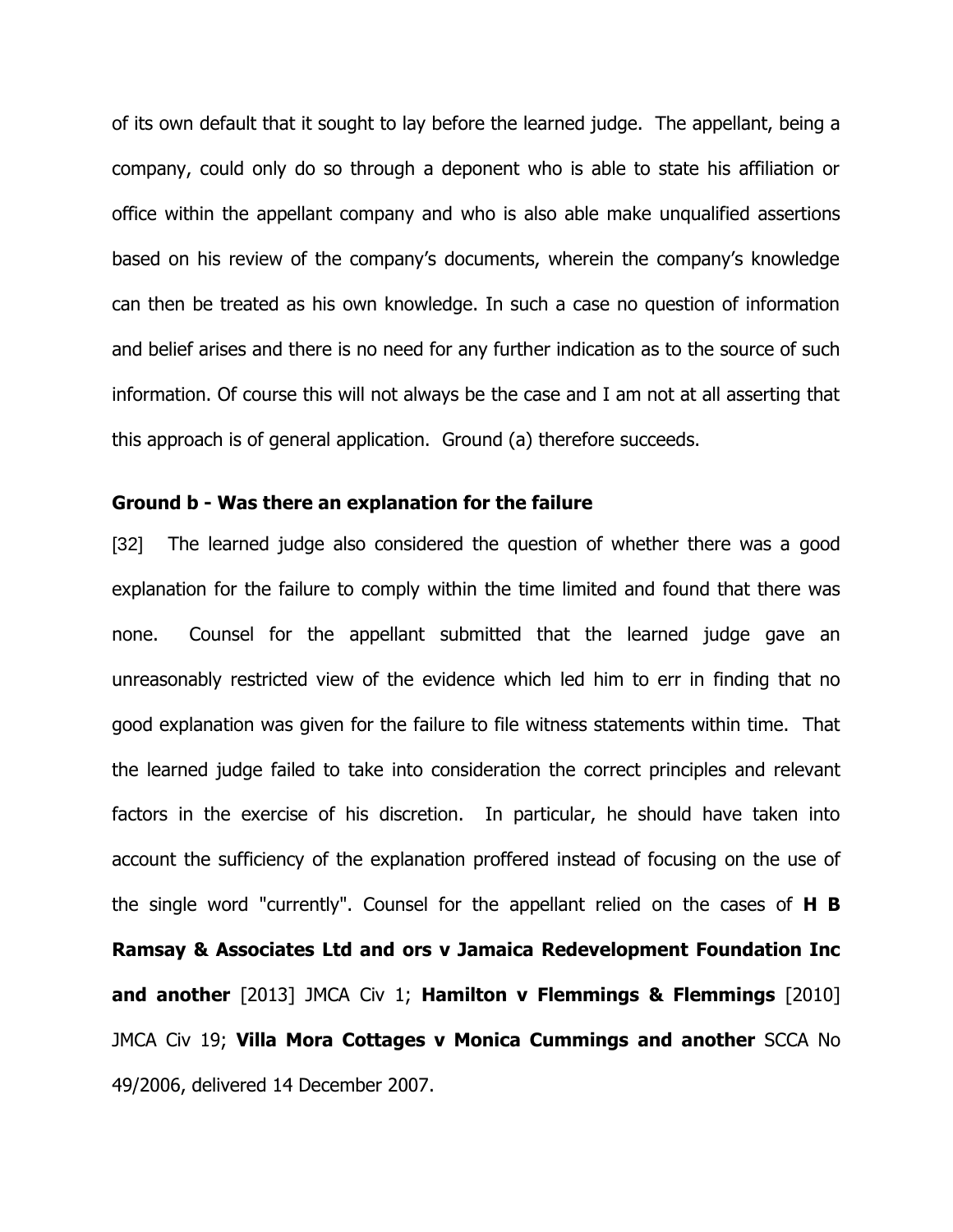[33] Counsel for the respondent connected the question of inadmissibility with the lack of explanation. Counsel argued that the explanation that the appellant purported to give amounted to no explanation at all because the statement at paragraph 5 was hearsay and therefore inadmissible. It was argued that it was inadmissible as the source of the information was not indicated and the reference to unspecified documents would not constitute a source for the statement of information and belief. Therefore, counsel submitted, since paragraph 5 was inadmissible, there was a complete absence of any explanation for failure to comply and the appellant had, therefore, not discharged its burden of proof. I have already indicated, for the reasons given, that this contention has no merit.

[34] The respondent argued further that even if the affidavit complied with rule 30.3(2)(b)(ii), there would still be no evidence of good explanation. This, as the affidavit spoke only to the current state of affairs. Counsel for the respondent argued that the relevant period could only be before the deadline expired. To that end, he concluded that the explanation was irrelevant and therefore inadmissible. Counsel cited **Brownlie v Four Seasons Holdings Incorporated** (2014) EWHC 273 for that proposition.

[35] Counsel argued further that based on the authorities the absence of a good explanation was fatal to the application. Counsel also relied on the reasoning in **H B Ramsay and Associates Ltd and others v Jamaica Redevelopment Foundation and another.** According to counsel, the decision represents a significant departure and a reversal of the approach by this court in **Villa Mora Cottages**. Counsel pointed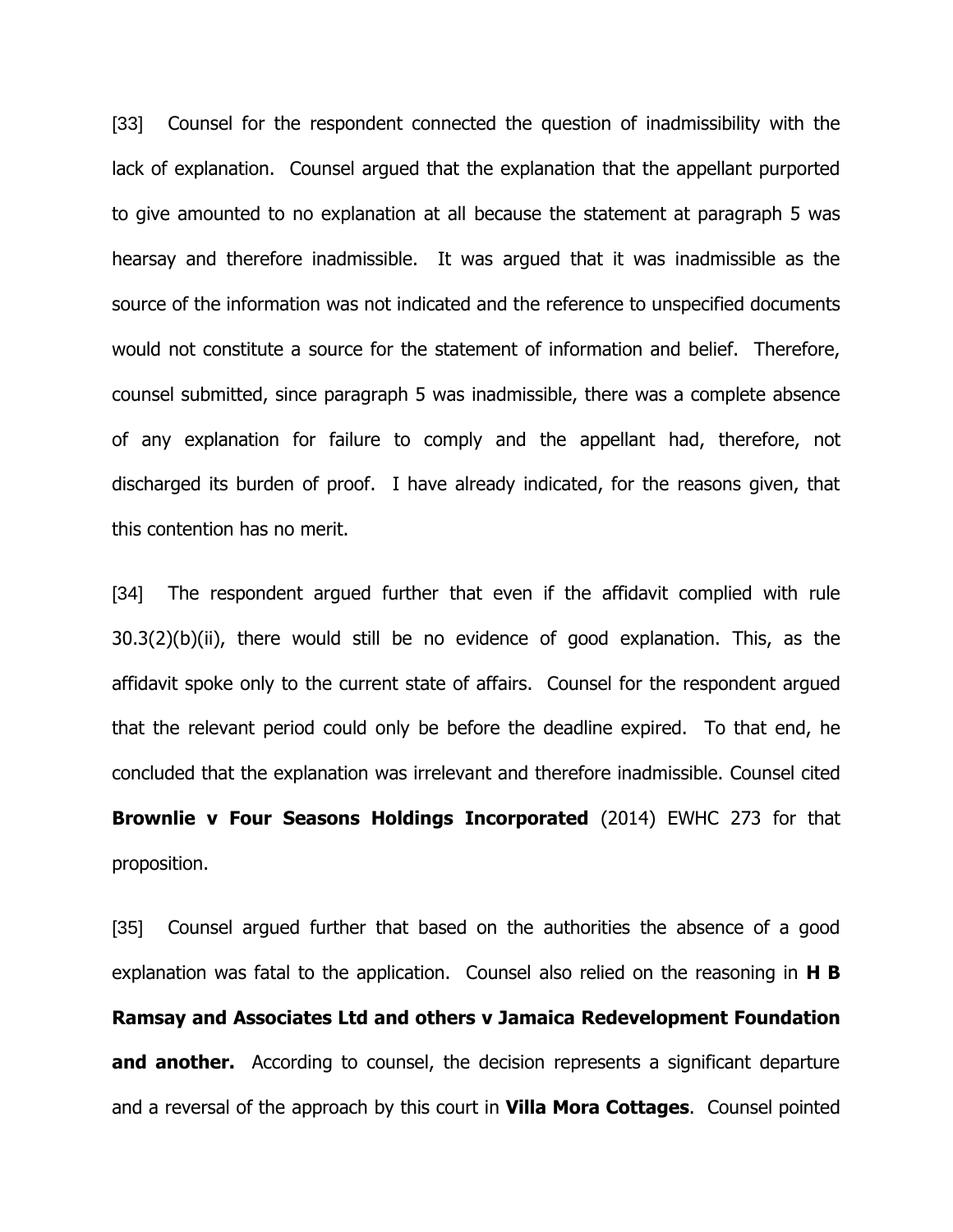out that Brooks JA held in **H B Ramsay and Associates Ltd and others v Jamaica Redevelopment Foundation and another** that in the absence of a good explanation the application must fail. Counsel also noted that that decision is supported by the Privy Council judgment in **The Attorney General v Universal Projects Ltd** [2011] UK PC 37. Counsel also argued that, based on the wording of rule 26.8(2), **H B Ramsay and Associates Ltd and others v Jamaica Redevelopment Foundation and another** and the case of **Villa Mora Cottages** were irreconcilable.

#### **Decision on ground b**

[36] The issue is whether the learned judge was correct to find that the explanation given was not a good one.

[37] I will begin this discussion with the decision in **Brownlie v Four Seasons Holdings Incorporated**, which was relied on by the first respondent. In that case it was said in a witness statement that the defendant "do not own" various entities in Egypt. The learned judge held that the statement was irrelevant as it was expressed in the present tense. Counsel for the first respondent argued that this case is applicable to the one before this court because of the use of the word "currently" in the affidavit of Mr Fleming. However, in my view, the authority is unhelpful because it was a case where the claimant's husband was killed in a traffic accident in Egypt, whilst on tour. The claim was filed in England. The witness statement was intended to be a denial that the defendant had any presence in Egypt; so that when the witness stated that the defendant "do not own" entities in Egypt it did not answer the question of whether they had in fact owned entities in Egypt at the time of the accident.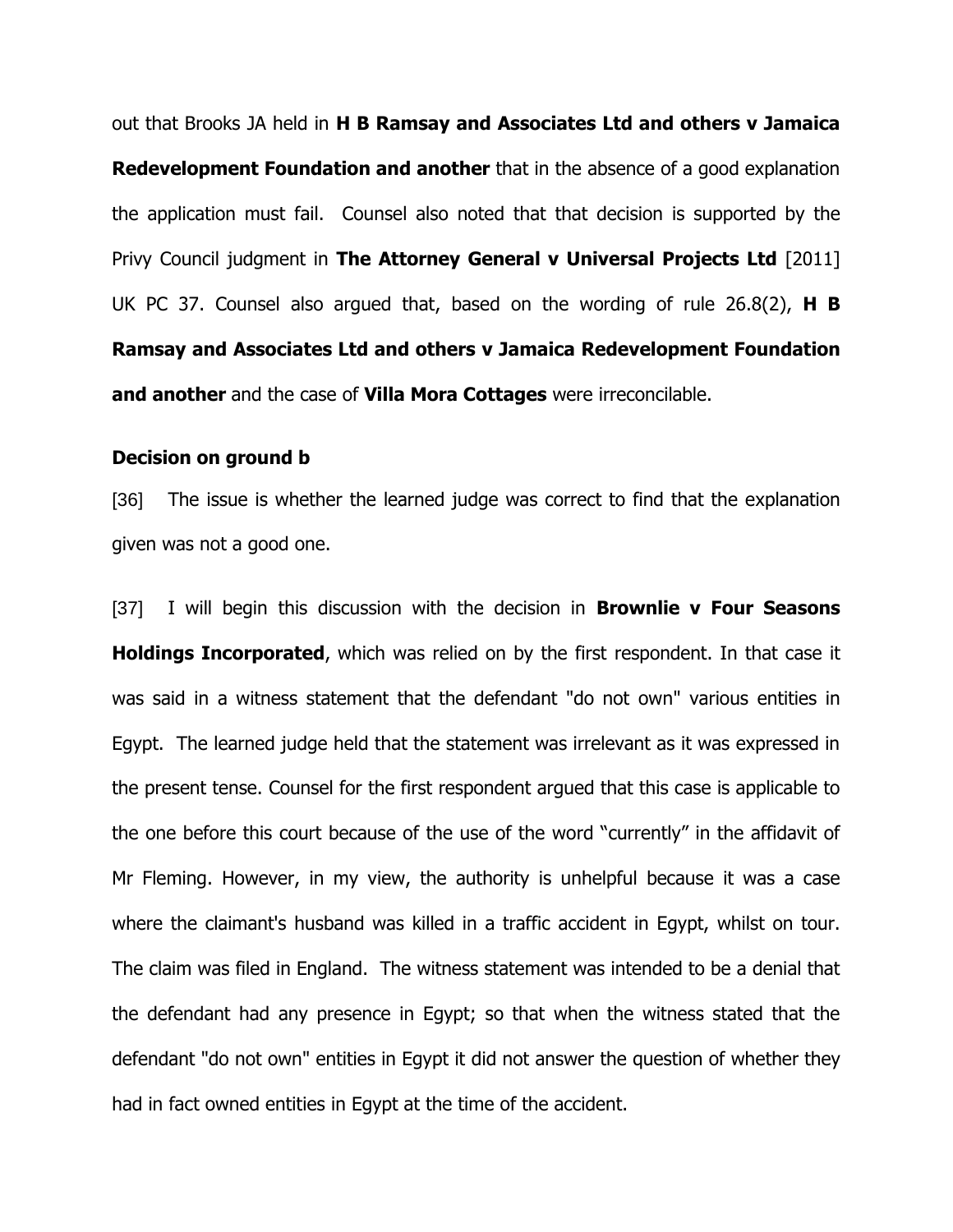[38] In this case the order was made on 30 July 2014. Time for compliance was 9 May 2015. The application was made on 26 May 2015 and witness statement filed on 16 July 2015. Counsel for the first respondent submitted that "currently" as used in the affidavit could not cover the entire period between 30 July 2014 and 9 May 2015. He argued therefore that there was no explanation for the "vast bulk" of the relevant period.

[39] Counsel for the appellant however, submitted that the word "currently" had some measure of flexibility in the same way the word "promptly" does. He relied on the statement made by Brooks JA in **H B Ramsay and Associates Ltd and another v Jamaica Redevelopment Foundation Inc and another** at paragraph [10] where

he stated that:

"...I do accept, however, that the word "promptly" does have some measure of flexibility in its application. Whether something had been promptly done or not, depends on the circumstances of the case."

[40] Be that as it may, I am unable to agree with counsel that the word "currently" does carry the same degree of flexibility in interpretation as the word "promptly" but happily, it is not necessary for this decision to make that determination one way or the other. However, I also cannot agree with the learned judge that "currently" could only be interpreted to mean the date the affidavit was sworn.

[41] In the instant case, the learned judge in coming to his decision considered that:

"It is important to examine the words utilised in that explanation. I am of the view that the word 'currently' can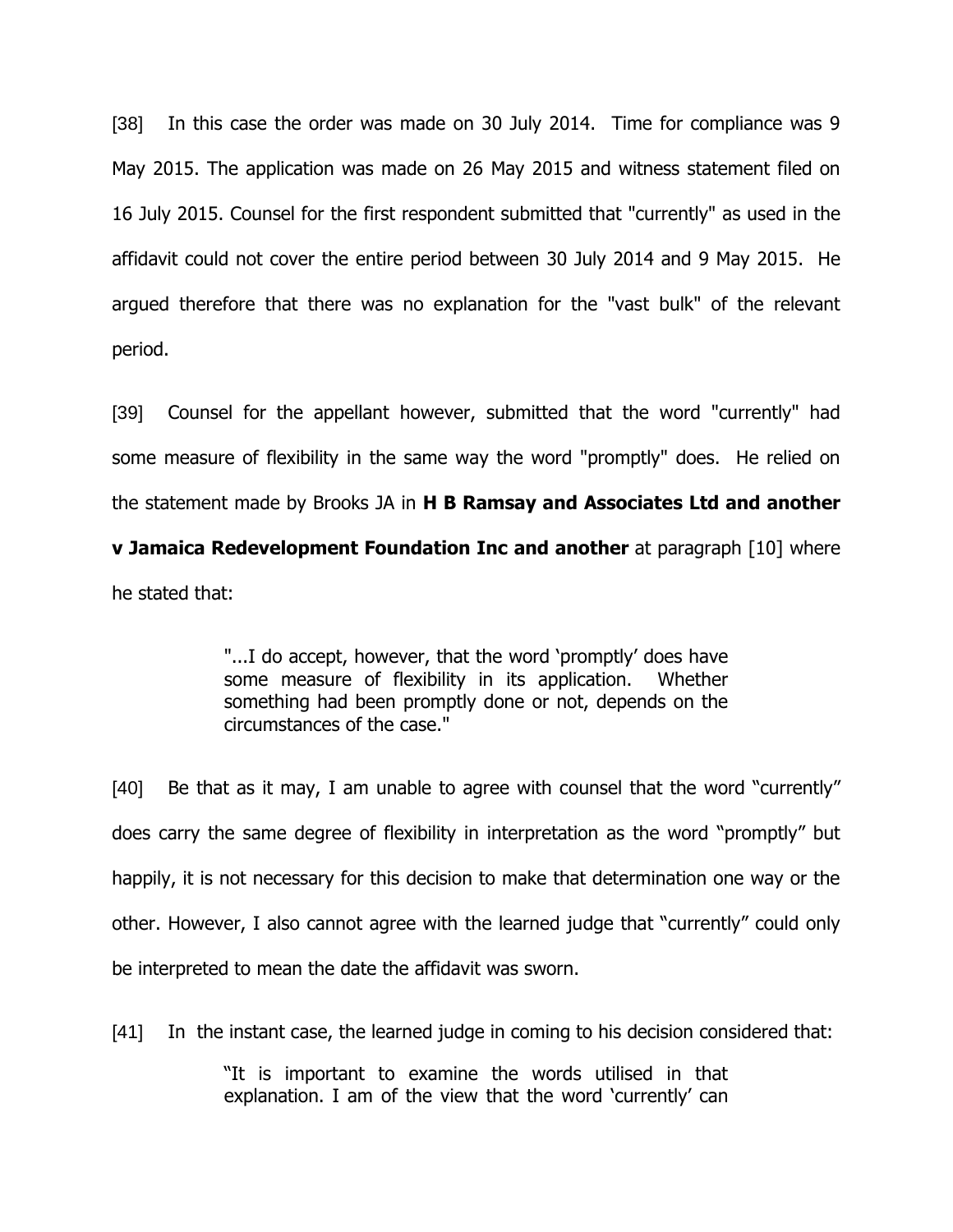only be interpreted to mean, at the time this Affidavit [sic] was sworn, that is, on or about the  $21<sup>st</sup>$  May, 2015. Of necessity, the question must arise as to what had happened to those witnesses between the time the Order was made and the date the Affidavit [sic] was filed in May, 2015. No explanation has been provided in that regard. Surely, if a party has failed to take a step between the time the Order of the Court was made and the time for compliance with that Order, the explanation for such default over that period, for it to be considered a good explanation, ought to outline the circumstances which triggered or caused the default over the said period.

I am of the view that the use of the word "currently" by the affiant addresses the present situation at the time the affidavit was sworn to. I am therefore satisfied that no good explanation has been put before this Court for the failure to comply with the Order for filing and exchanging witness statements in the time prescribed by the Court."

[42] The learned judge was of the view that the affiant's statement in paragraph 5 that the witnesses were "currently" travelling outside of the parish spoke to a period after the time for compliance had already passed and limited to when the affidavit was sworn to. In this regard, the learned judge was partially correct. It is true, that in general, one would expect the explanation for failing to comply with a time-table to refer to happenings during the period limited for the compliance. However, in dismissing the explanation for that reason alone I believe the learned judge took too restrictive an approach to the application. In my view, the paramount issue was not whether the explanation covered all the period limited for compliance. Certainly, it would have been better for the appellant if it did, but the fact that it did not, by itself, should not have prevented the learned trial judge from considering it. What mattered was whether he considered it to be a good explanation for failing to comply in the time limited. Rule 26.8(2) of the CPR requires the learned judge to be satisfied that there is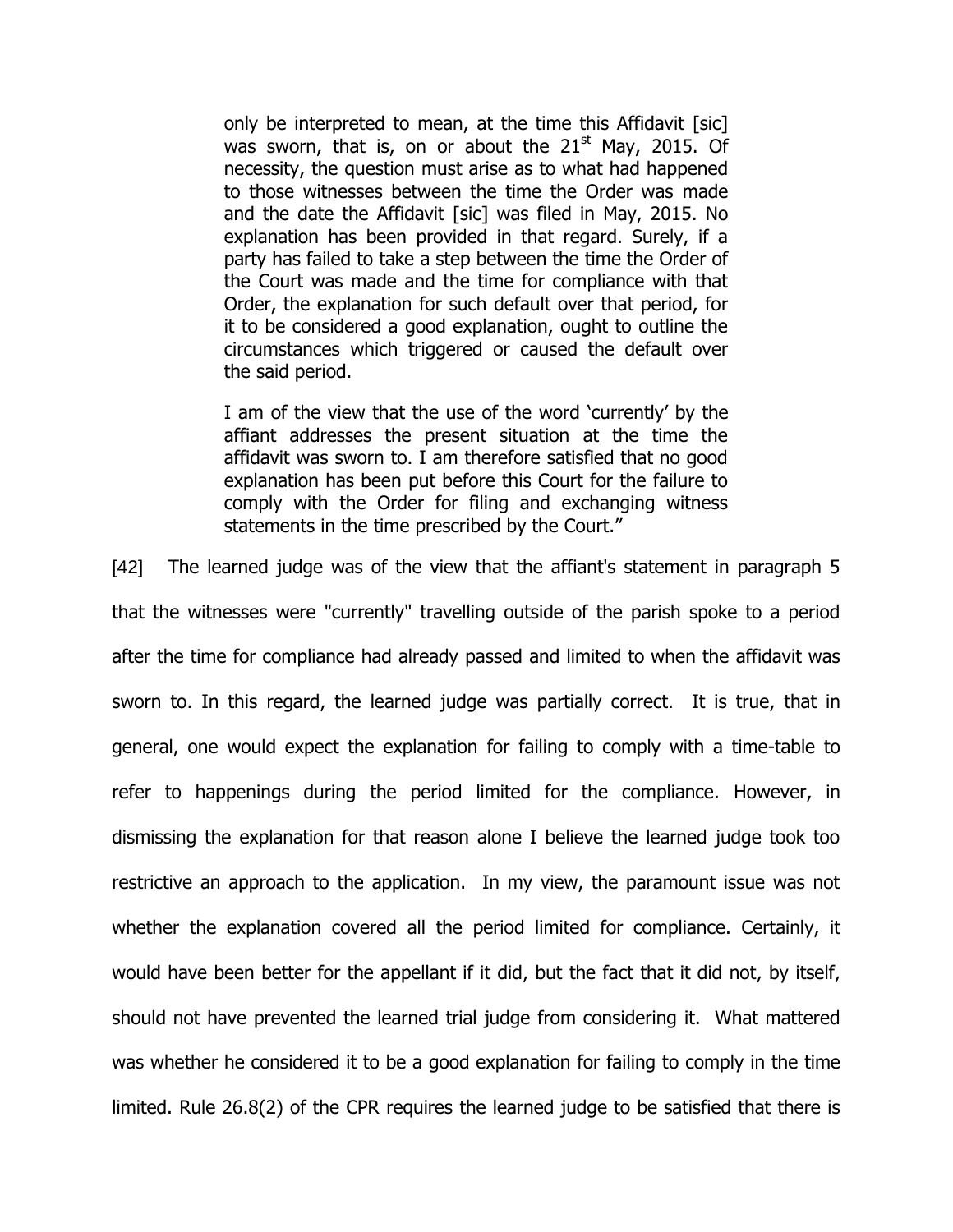a good explanation for the failure to comply in order to exercise his discretion to grant relief from sanctions. Being currently off the island or travelling out of the parish simply means they are not available. That they will be away "for extended period on work commitments" also means it will be that way for some time, whether or not it was that way from July 2014.

[43] Counsel for the appellant also sought to rely on the dictum in **Phillip Hamilton v Frederick Flemmings & Another**. In that case there was an application for extension of time to file defence which was refused in the court below. The application was made 4½ months after the time for filing a defence had expired. The application had been opposed on the basis that there was no credible explanation for the failure to file a defence in the time specified to do so by the rules. In refusing the extension of time the learned judge at first instance agreed that there was no credible explanation for the failure on the basis that, although the explanation was that the defendant had been ill, there were no dates given for the illness or for the recovery thereof. The learned judge also found that the delay in applying for the extension was inexcusable and there was no realistic prospect of success in defending the claim.

[44] On appeal to this court, Phillips JA in dealing with the issue of delay said at paragraph [41]:

> "However, in my view, in examining the conduct of a litigant in respect of delay, for the purpose of deciding whether to exercise a discretion in his/her favour, the relevant starting point for consideration, is when the litigant is in breach of the rules, in that, the time has expired, and the matter cannot proceed without reference to the courts. In this case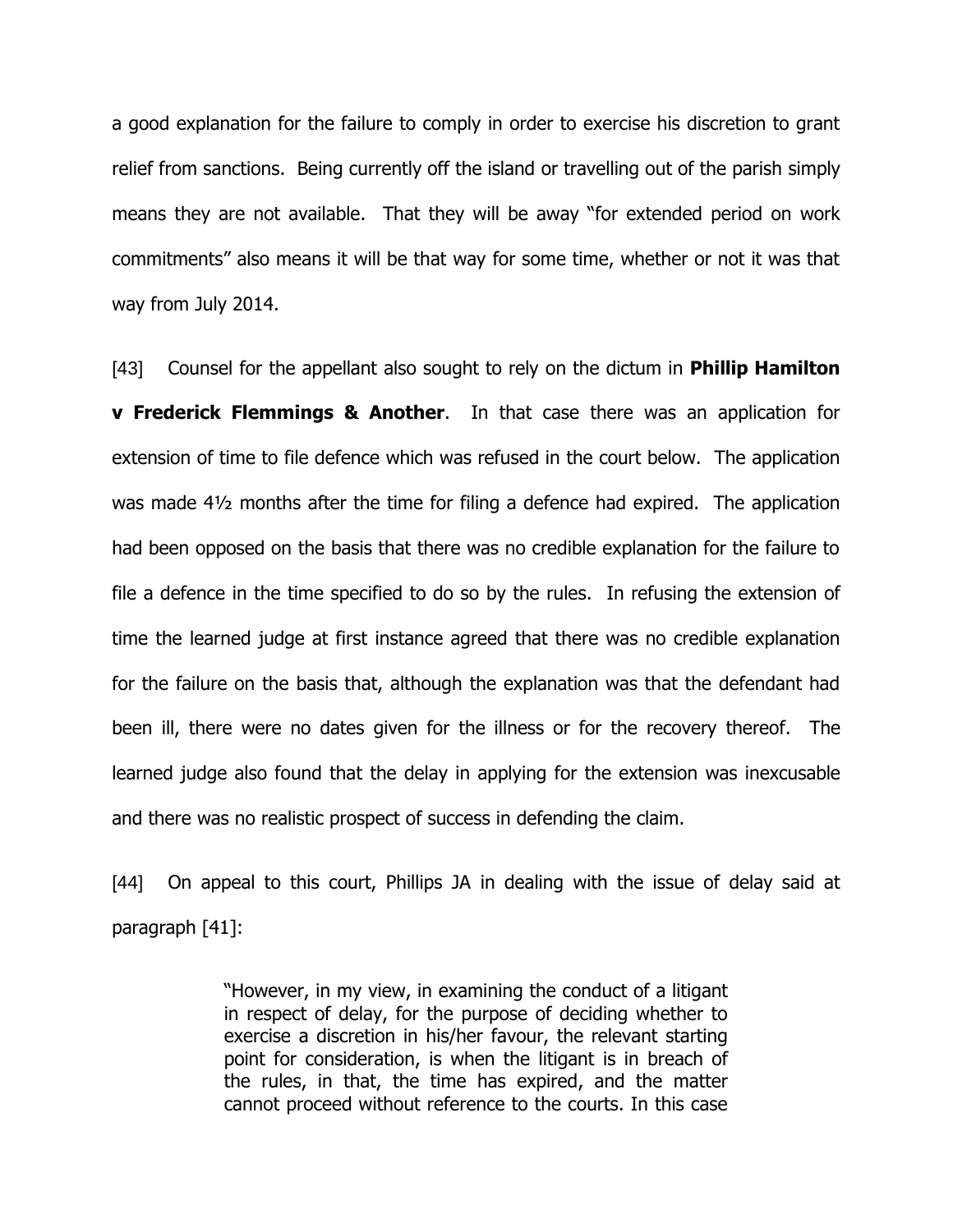it would have been 4 ½ months and the matters outlined in paragraph 39 above, could readily have consumed that period, and provided the good reason for the delay."

In this case Phillips JA was referencing the conduct of the defendant with respect to the delay in making the application for extension of time to file his defence and not to the adequacy of the explanation for failing to file the defence in the time limited to do so, so that the dictum would not be applicable to this case as to whether there was a good explanation for the failure to comply with the orders. Any reliance by the appellant on this authority is therefore, misconceived.

[45] In my view, the essence of the explanation, in the instant case, was that the appellant's witnesses were not available to give witness statements before the period expired. The learned judge ought to have understood and accepted it to mean just that. His restrictive approach sought to punish the appellant for not complying at the earlier stageof the period limited for doing so. This approach fails to take into account the fact that the appellant could have complied on the last day of the period specified and there would be no need for an explanation as to why there was no earlier compliance. Certainly, a litigant who acts in this way does so at his own peril, if for some reason he misses that deadline. There may be a good explanation for missing the deadline but there may be an even better explanation for not being able to meet it earlier in the period. However, in my view, the fact that the explanation for missing the deadline did not cover the earlier period, important though it may be, by itself should not automatically result in the explanation which was in fact proffered, being dismissed out of hand.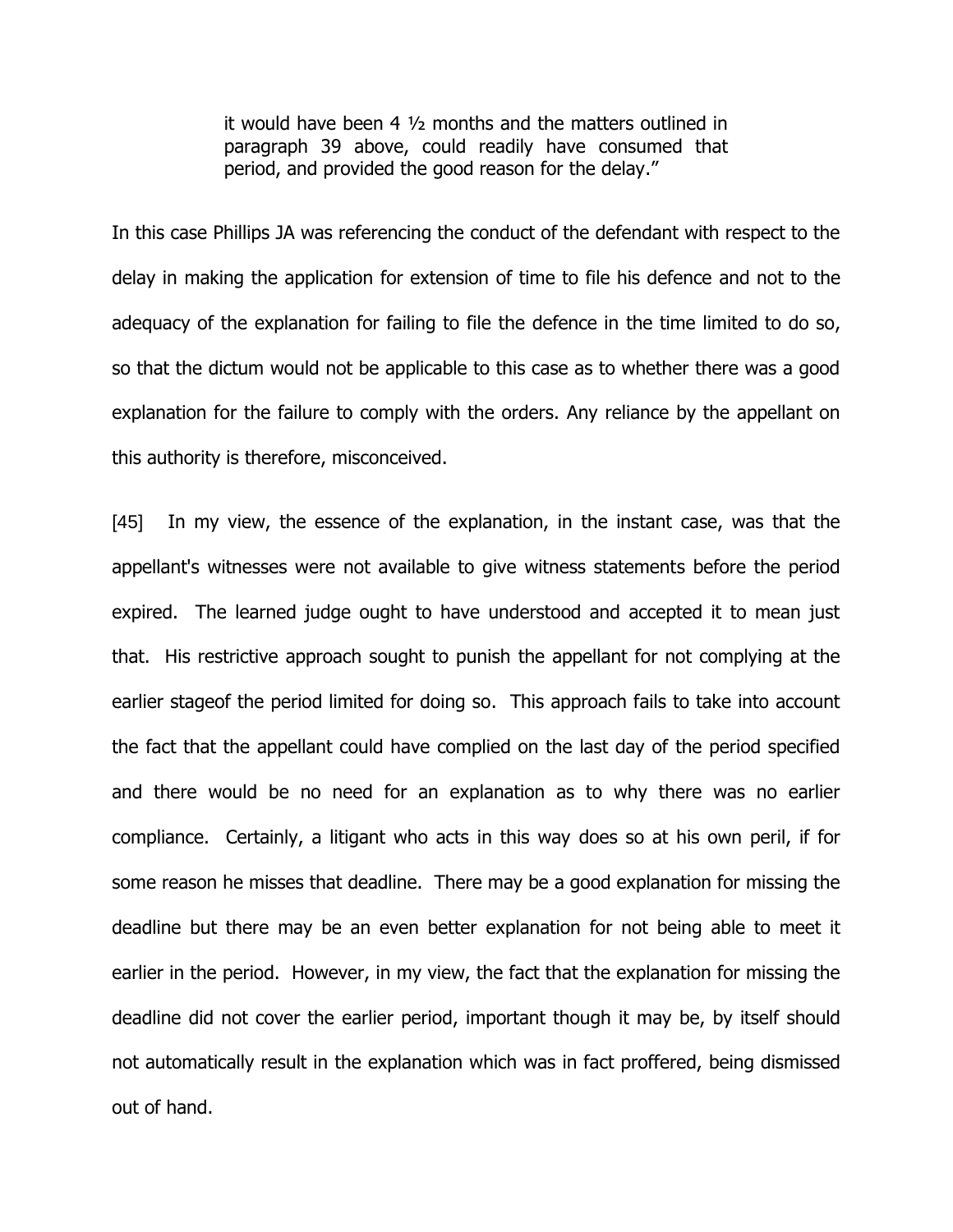[46] In **H B Ramsay and Associates Limited and another v Jamaica Redevelopment Foundation Inc and another**, the appellants had failed to comply with the unless order made by the court. They applied for relief from sanctions which was refused by the judge below. When the matter came before this court, it considered the issues turned on whether, (a) the application had been made promptly; (b) there was a good explanation for the failure; and (c) whether the appellants had generally complied with other rules, order and directions. In that case there was no explanation for the failure to comply in the time specified and the application for relief from sanctions was not made promptly. This court took the view that where there was no explanation the application must fail. It was held that the three factors in rule 26.8(2) were cumulative and all must be satisfied before the applicant can succeed. This was confirmation of that view long taken by Brooks J, as he then was, in **Paul White v Homel Grant and another** Suit No CL 1993/W 127, delivered 7 April 2006, where he relied on the decision of McCalla JA (Ag) (as she then was), in **International Hotels Jamaica Ltd v New Falmouth Resorts Ltd** SCCA Nos 56 and 95/2003, delivered 18 November 2005.

[47] In this case it was the duty of the learned judge to determine whether the appellant's claim that the witnesses were currently unavailable because they were travelling or working out of town for an extended period was an acceptable explanation for failing to comply with the case management orders without regard to whether the explanation was for the current period when the affidavit was being sworn to or for the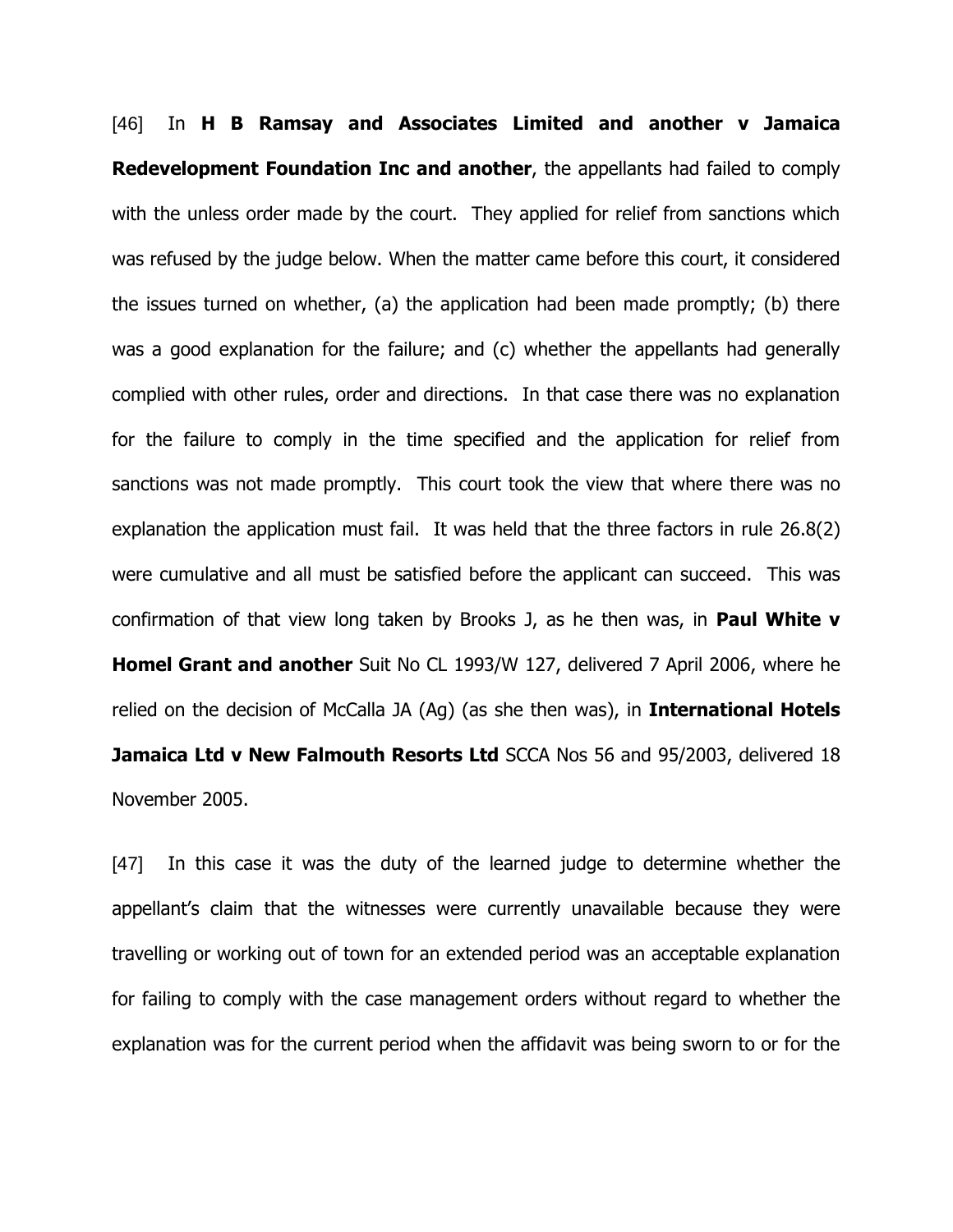entire period of the delay. There may be cases where that will be a decisive point but this was not one such case.

[48] This is a case involving the appellant's pole lines. The learned judge recognized that the witnesses for the appellant would likely come from amongst its linesmen. It was not, therefore, implausible to state and to accept that linesmen were not likely to be found sitting around in the appellant"s offices. However, if the appellant chooses to leave getting statements from such persons down to just before the period for compliance expires, it does so at its own peril, unless it can furnish the court with a good explanation for so doing.

[49] In **Villa Mora Cottages** Harris JA considered the effect of rules 26.8(1) and 26.8(2). At page 10 of the judgment Harris JA observed:

> "It cannot be disputed that orders and rules of the Court must be obeyed. A party's non-compliance with a rule or an order of the Court may preclude him from continuing litigation. This, however, must be balanced against the principle that a litigant is entitled to have his case heard on the merits. As a consequence, a litigant ought not to be deprived of the right to pursue his case.

> The function of the Court is to do justice. "The law is not a game, nor is the Court an arena. It is ... the function and duty of a judge to see that justice is done as far as may be according to the merits' per Wooding, C.J. in **Baptiste v. Supersad** [1967] 12 W.I.R. 140 at 144. In its dispensation of justice, the Court must engage in a balancing exercise and seek to do what is just and reasonable in the circumstances of each case, in accordance with Rule 1 of the C.P.R. A court in the performance of such exercise, may rectify any mischief created by the non-compliance with any of its rules or order."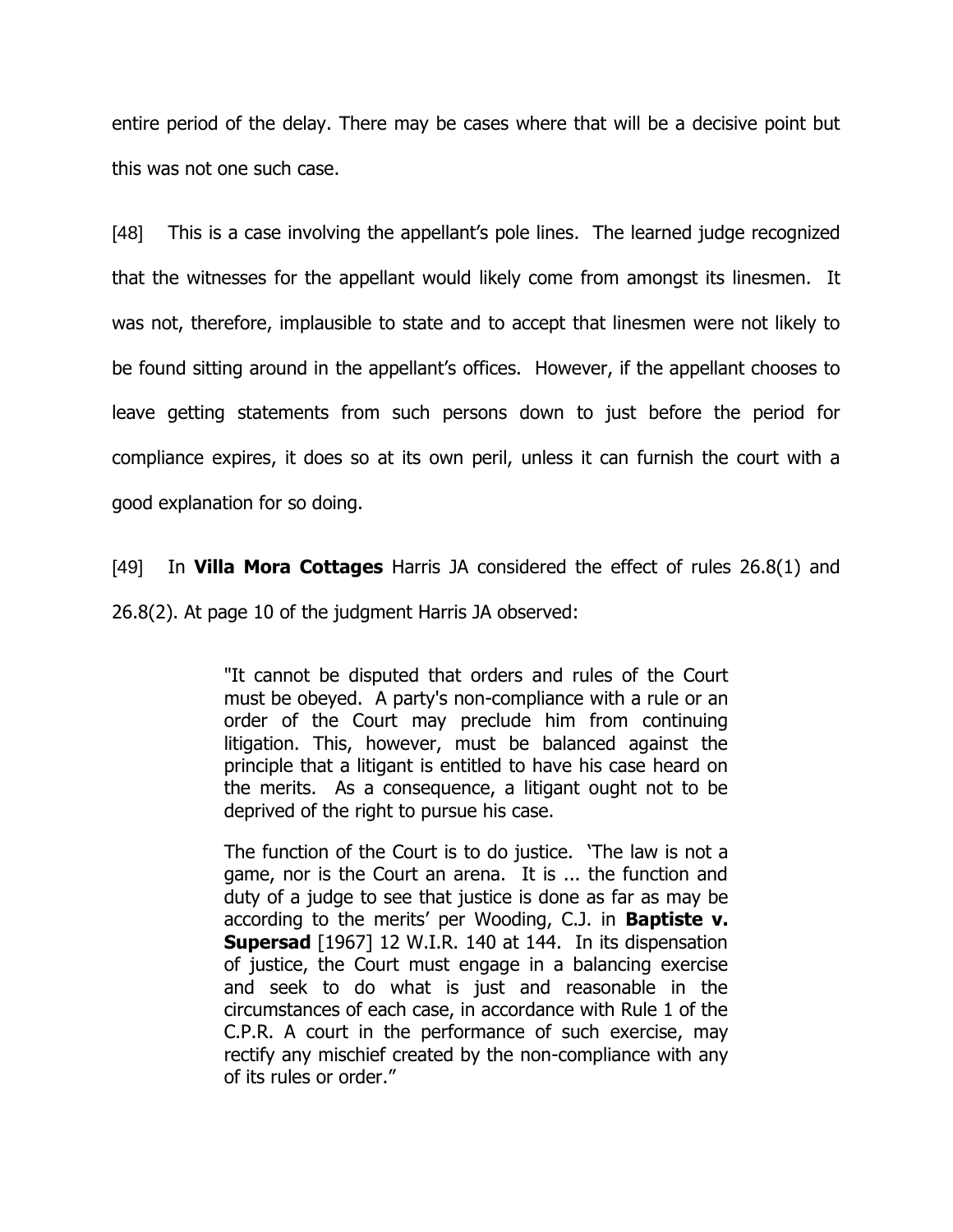[50] Harris JA determined that the conditions in rule 26.8(2) were "fundamentally interwoven" and that they are "inherently and intrinsically bound together as a determinative factor as to whether relief from sanction ought to be granted" before concluding that the conditions were to be considered cumulatively.

[51] Harris JA also determined that the issue was whether the learned judge, having found that the applicant had generally complied with all the conditions of rule 26.8(1) and 26.8(2), was wrong to hold that the applicant had not proffered a good explanation. Counsel for the appellant in that case, had argued that the judge wrongly exercised her discretion by reason of her failure to take account of the factors in rule 26.8(3) of CPR when considering rule 26.8(2). In agreeing with this contention, Harris JA found that the judge was obliged to also give consideration to rule 26.8(3). At page 16 Harris JA stated:

> "In the present case, it appears to me that the learned judge had misapplied Rule 26.8(2). It is manifest that in examining the factors outlined in Rule 26.8(2) due attention must be given to Rule 26.8(3). The learned judge had not systematically given consideration to the relevant factors as prescribed by rule 26.8(3). This she was bound to do."

[52] The judge at first instance, although finding that the application was made promptly and that the applicant had generally complied with rule 26.8(2)(a) and (c), determined that the applicant had not proffered a good explanation for the failure to file the requisite documents and refused the application. That explanation was contained in the affidavit of Mr Eric Frater, the attorney-at-law for the defendant in that case. The relevant portions of the affidavit were set out in the judgment of Harris JA as follows: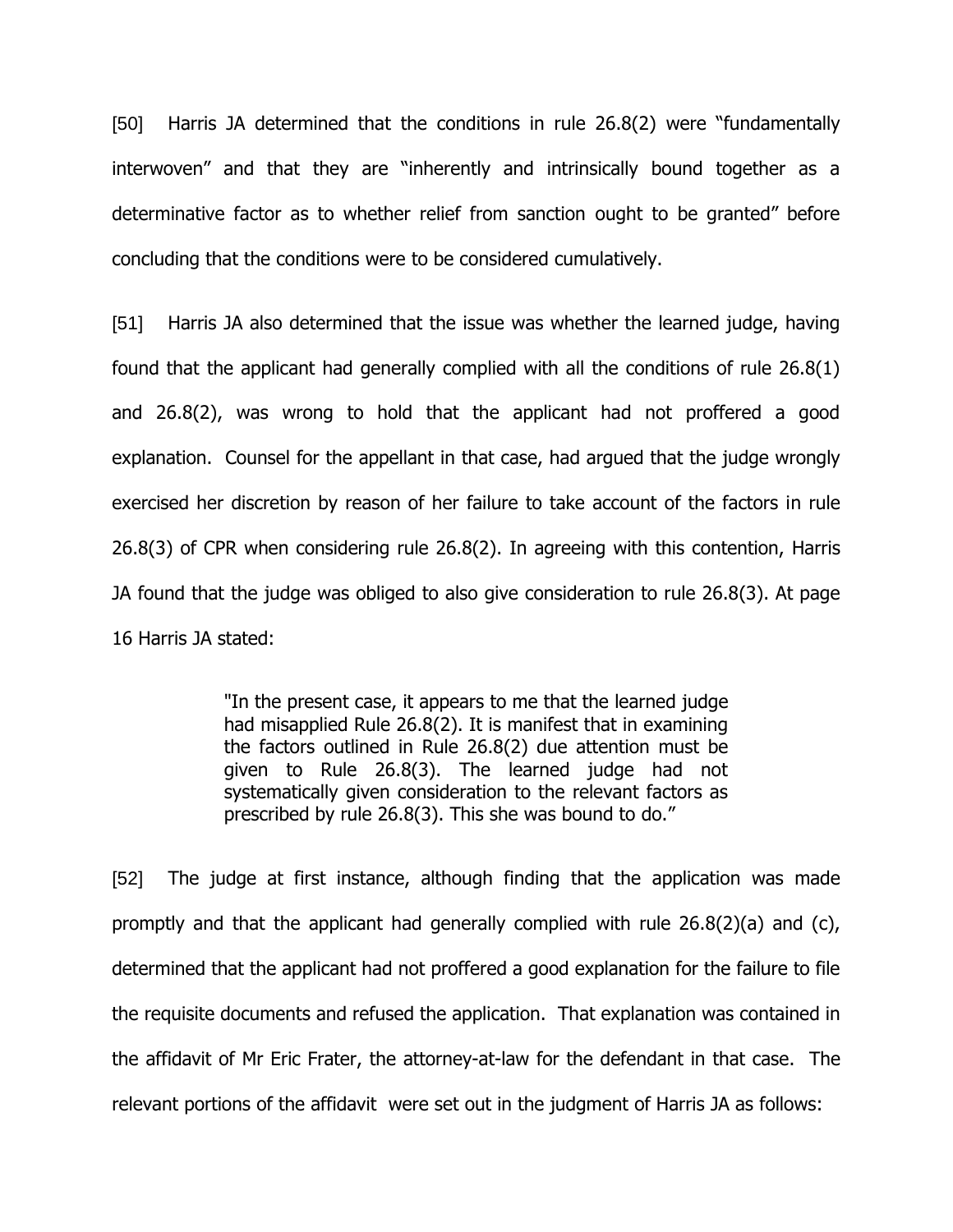"That the delay and non-compliance with the Orders, was not intentional and was due to a number of circumstances as set out below:

- (i) The orders fell in a period when I was in the process of transferring my practice to another Attorney-at-Law, with a certain amount of dislocation attendant.
- (ii) The  $3<sup>rd</sup>$  Defendant who is the person from whom I received instructions and is in possession of relevant documents was ill for some time and died on the [sic]. The  $2^{nd}$  defendant is based overseas.
- (iii) I have had some difficulty in getting the witness statements signed, as some of the witnesses have changed addresses.
- (iv) Upon receipt of an expert witness statement, I sought to find an expert to counter it, and although I made contact with one, it was not possible in the time frame to get him to visit the locus, taking his equipment with him, and to prepare an expert report for use in the case."

[53] In that case the judge, at first instance, found that the appellant did not proffer

a good explanation for the failure to file the requisite documents. Harris JA found

however, that the explanation was a perfectly good one. Harris JA put it this way:

"It cannot be said, however, that none of the reasons advanced by the appellants for non-compliance can be rendered nugatory nor can they be perceived to be inadequate. Two of the reasons advanced by Mr Frater for the delay are of manifest significance, namely; the fact that he was engaged in transferring his practice and the difficulty in locating some of the witnesses. These, in my view, offer a plausible explanation for the delay and ought to have been accepted by the learned judge.

...

There is also the matter of locating witnesses. The learned judge failed to consider the fact that there were difficulties in locating witnesses. Clearly witness statements could not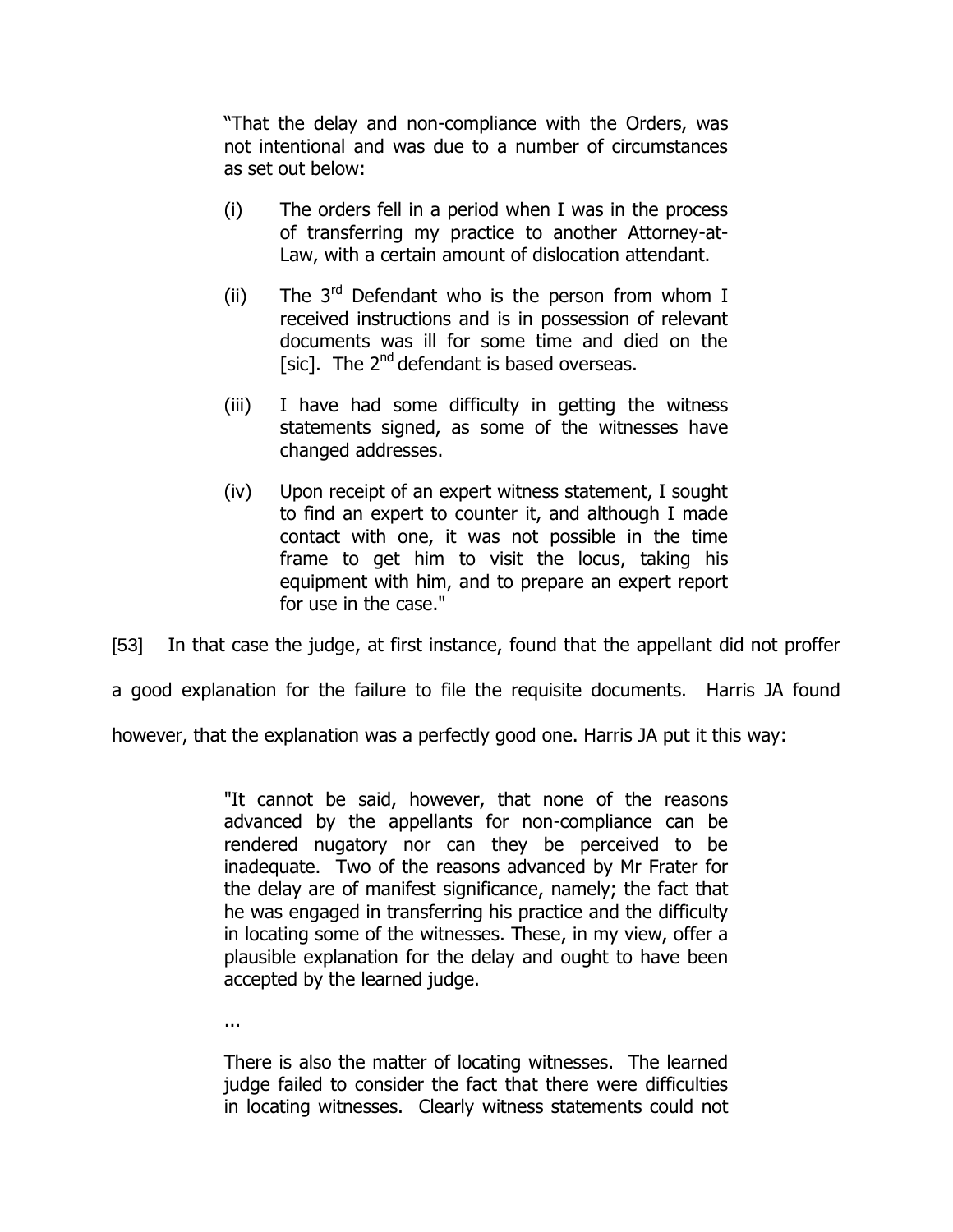have been produced until all or some of the witnesses were found.

In the case under review the application was refused on June 9, 2006. The trial had been fixed for hearing on February 26, 27 and 28, 2007. Had the appellants been granted leave to file and serve the relevant documents, the trial date could have been met."

[54] Contrary to the view espoused by counsel for the respondent, there is no discord between the decision in the case of **Villa Mora Cottages** and the case of **H B Ramsay and Associates Ltd and another v Jamaica Redevelopment Foundation Inc and another.** Both cases decided that the factors in rule 26.8(2) are cumulative and are threshold requirements, although using differing language in so stating. The result is that a litigant must pass the cumulative threshold requirements of rule 26.8(2) in order for the court to consider granting relief. Having formed the view that the threshold requirements have been met, the court then determines whether to grant the relief, taking into account the factors in rule 26.8(3).

[55] Harris JA in **Villa Mora Cottages** took the view that the judge, in considering the requirements under rule 26.8(2), fell into error in finding that the explanation given was not a good one and as a result of that error failed to go on to consider rule 26.8(3). The rule requires that the court may consider granting relief if it is satisfied that the conditions set out are met. If the conditions set out are met, then the court is to have regard to the factors set out in 26.8(3) in deciding whether to grant the relief.

[56] Factors (a) and (b) of 26.8 are subjective and the rules does not indicate how a court is to determine whether an explanation is a good one or not. Certainly rule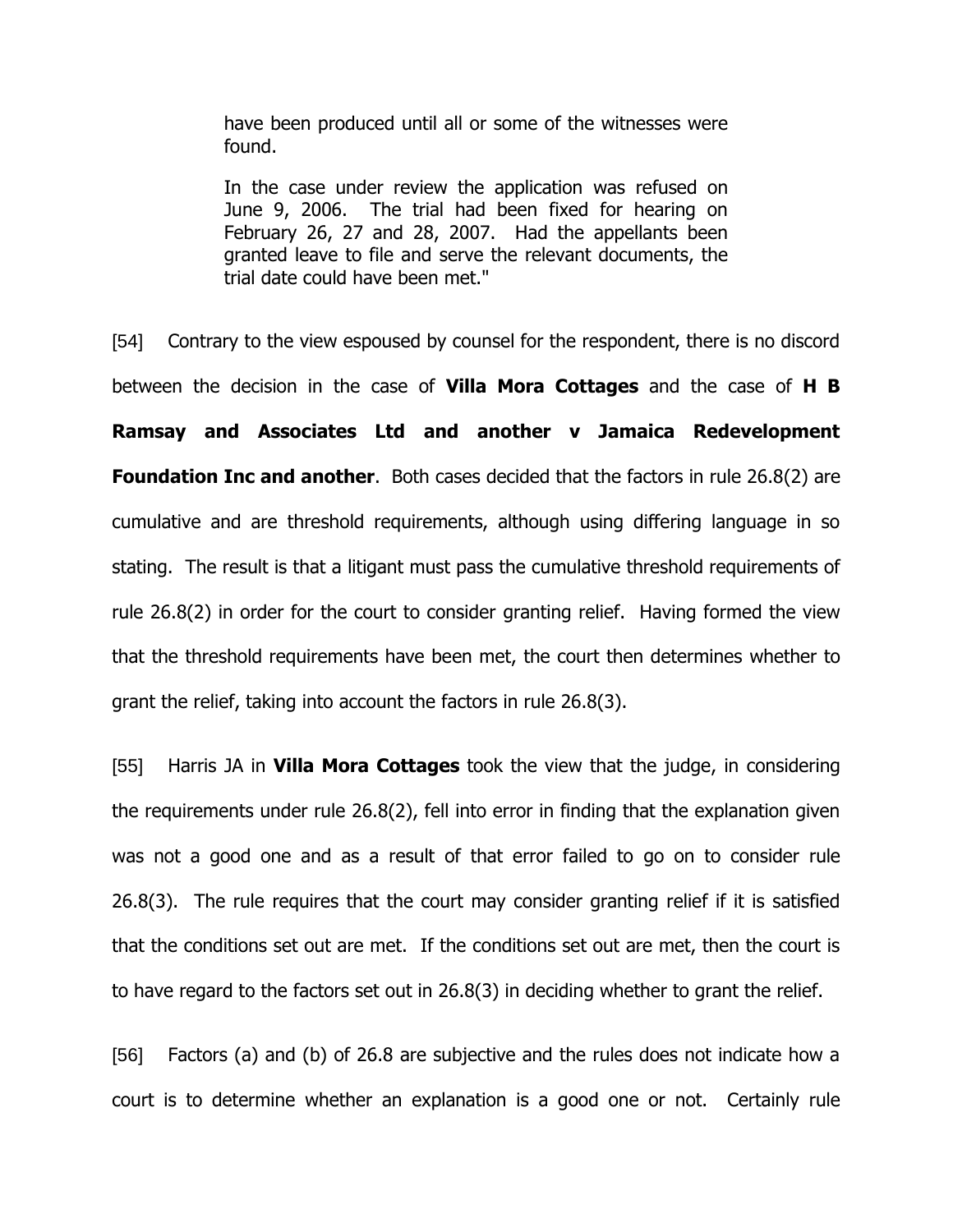28.8(3)(b) seems to suggest that an acceptable explanation maybe that the fault in not complying is that of the applicant's attorney-at-law for some reason. Certainly there will be many other acceptable excuses for non-compliance.

[57] Reliance on English authorities to interpret the proper application of rule 26.8(2) should best be avoided or approached with caution because the English rule is not only laid out differently but has also been interpreted differently from ours by the English courts. In this jurisdiction, a first instance judge faced with an application for relief from sanctions must begin from a point of principle that (a) the orders of the court must be obeyed; (b) all the requirements of rule 26.8 (1) and 26.8(2) must be met; (c) once those requirements have been met, it is the duty of the judge to have regard to the interest of the administration of justice and ensure that justice is done in accordance with the overriding objective, without resort to needless technicalities, in keeping with the factors set out in rule 26.8(3); (d) a litigant is entitled to have his case heard on the merits and should not lightly be denied that right; and (e) the court must balance the right of the litigant against the need for timely compliance. Taking all that into consideration, the approach to the application of the rule should be that taken in **H B Ramsay and Associates Ltd and another v Jamaica Redevelopment Foundation Inc and another**.

[58] All that being said, although the appellant's explanation for non-compliance was the unavailability of its witnesses, that explanation is not squarely in line with the one given in **Villa Mora Cottages**. Bearing in mind that the potential witnesses are employees of the appellant, I find that I have to agree with the learned judge that this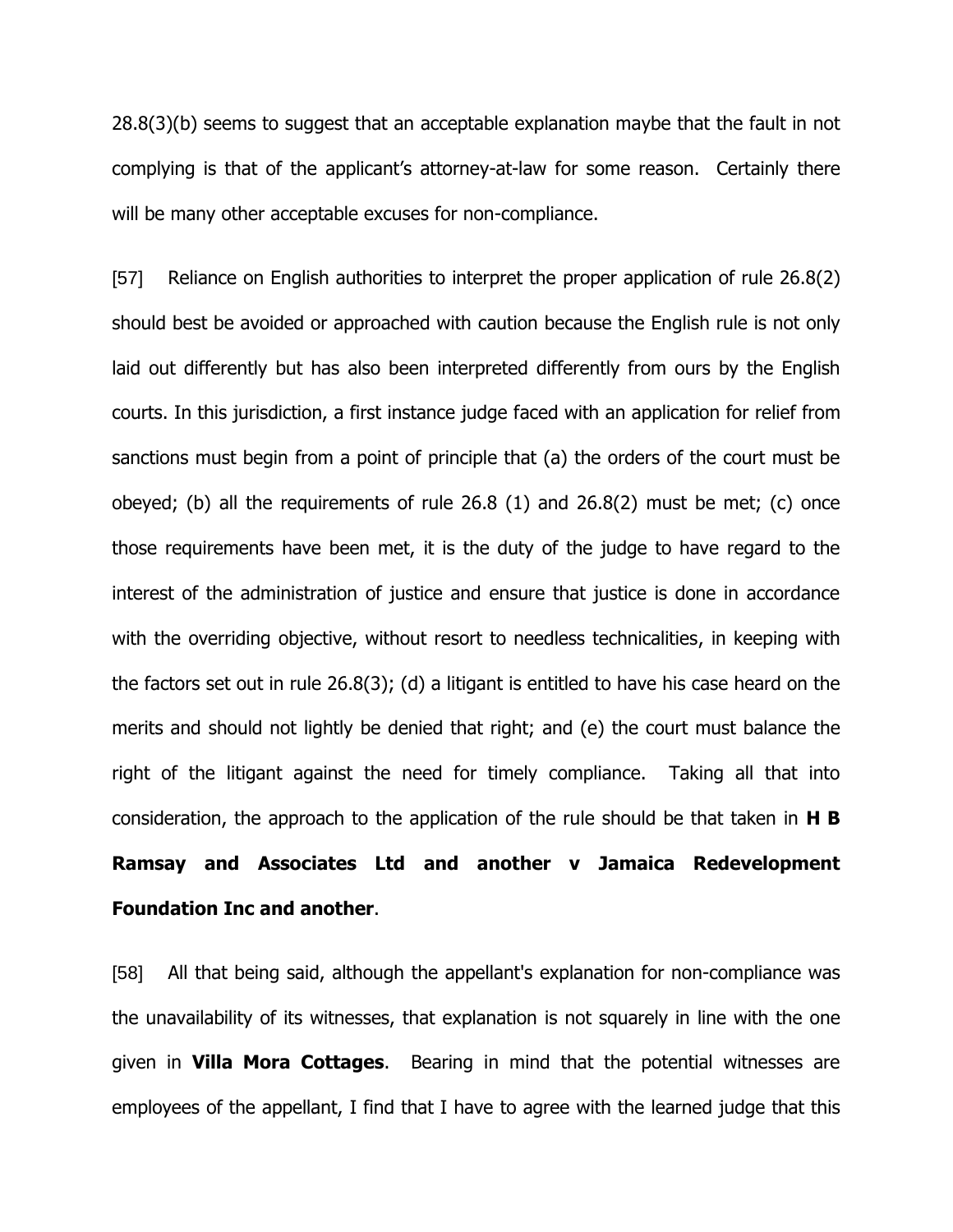was not a good explanation. Unlike the situation in **Villa Mora Cottages** where the appellant in that case had no control over the movements of the potential witnesses, the appellant in this case, has control over the movements of the potential witnesses in its employ. To say that the witness statements could not be prepared and exchanged because they were off the island or travelling outside of the parish for an extended period may really be viewed as an admission of administrative inefficiency. No excuse has in fact been proffered for that fact. These employees are under the control and direction of the appellant. They were out on work commitments. There was no explanation why they were not directed to make themselves available to give statements as required or why they were not rostered in such a way that they would become available for statements to be taken from them.

[59] In coming to this conclusion I am mindful of the decision of the Privy Council in **The Attorney General v Universal Projects Limited**, on appeal from the Court of Appeal of Trinidad and Tobago. In that case there was an unless order made by the court extending time for service of the defence in default of which leave was granted to the claimant to enter judgment against the defendant. The defendant failed to comply in the time permitted to do so and the claimant entered judgment. The defendant subsequently filed, inter alia, an application to set aside the judgment. The learned judge at first instance took the view that the defendant ought properly to have filed an application for relief from sanction. He treated the application as such and dismissed it. The defendant appealed to the Court of Appeal of Trinidad and Tobago, which dismissed the appeal. An appeal was then made to the Privy Council.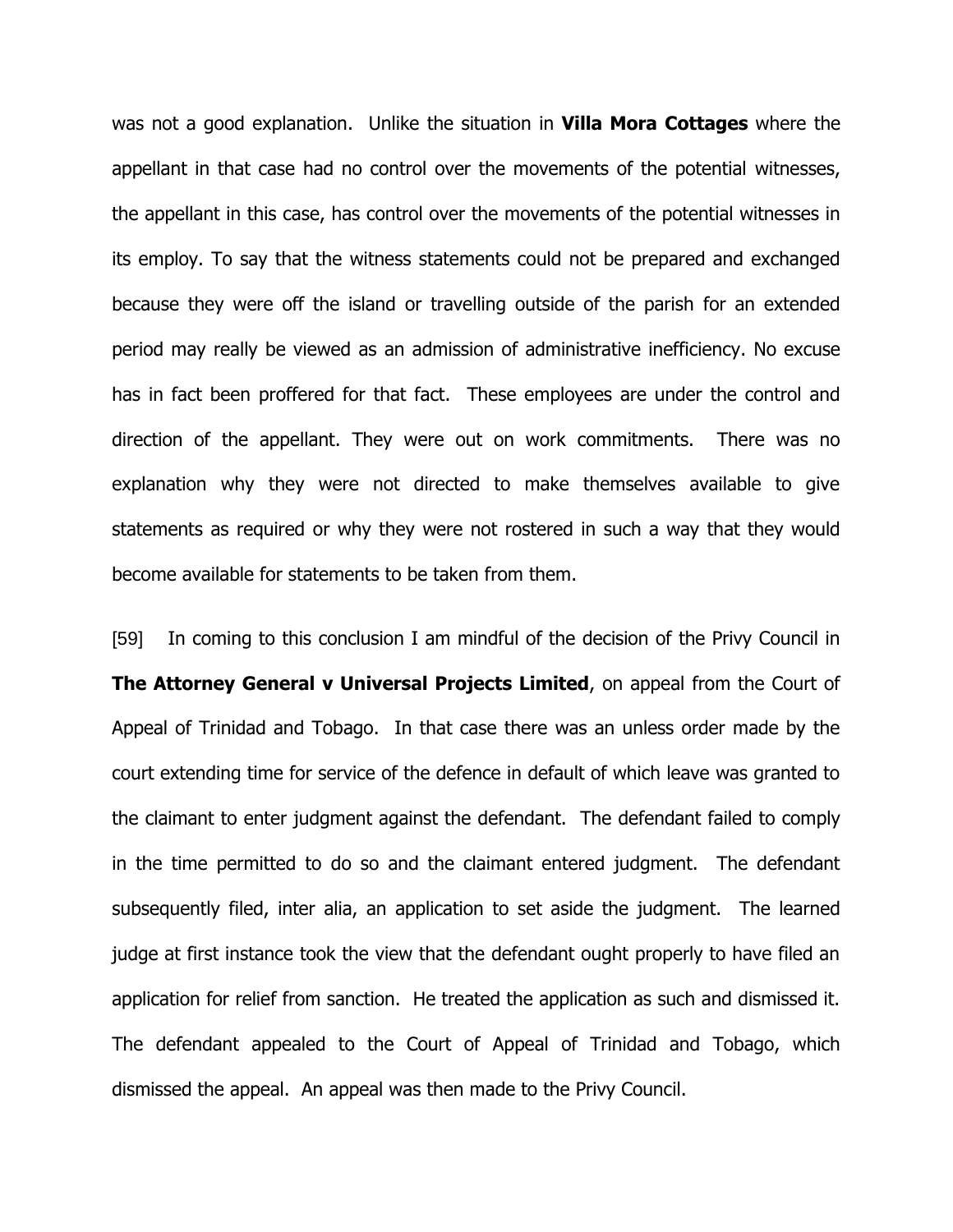[60] The Privy Council agreed that, in those circumstances, the proper application was one for relief from sanctions. It considered the provisions of rules 26.6 and 26.7 which were essentially in *pari materia* to rule 26.8(1) and 26.8(2) of our CPR. The Board took the view that the order made by the judge at first instance was an unless order which imposed a sanction which was the consequence of the failure to comply with the court order, in keeping with the language of rule 26.6 of the CPR of Trinidad and Tobago. The Board found that the sanction was the judgment entered as a result of the failure tocomply with the order and it was, therefore, necessary to apply for relief from such a sanction. The Board found that there was an important distinction in setting aside judgments entered in default under part 12 of the CPR and applications for relief from sanctions under rule 26.7, necessitated by a failure to comply with a court order, rule or direction.

[61] In determining whether the defendant had satisfied the requirements for relief from sanctions to be granted to it, the Board considered the learned judge"s reason for not granting relief. Both the judge at first instance and the Court of Appeal had found that the defendant had not acted promptly and had failed to satisfy the preconditions in rule 26.7(3) (our CPR 26.8(2)). The Board based its decision on the fact that the defendant had failed to provide a good explanation for its failure to comply with the court order which was fatal to the defendant"s case and as a result, did not consider it necessary to consider the challenge to the other basis on which the defendant's appeal was dismissed by the Court of Appeal.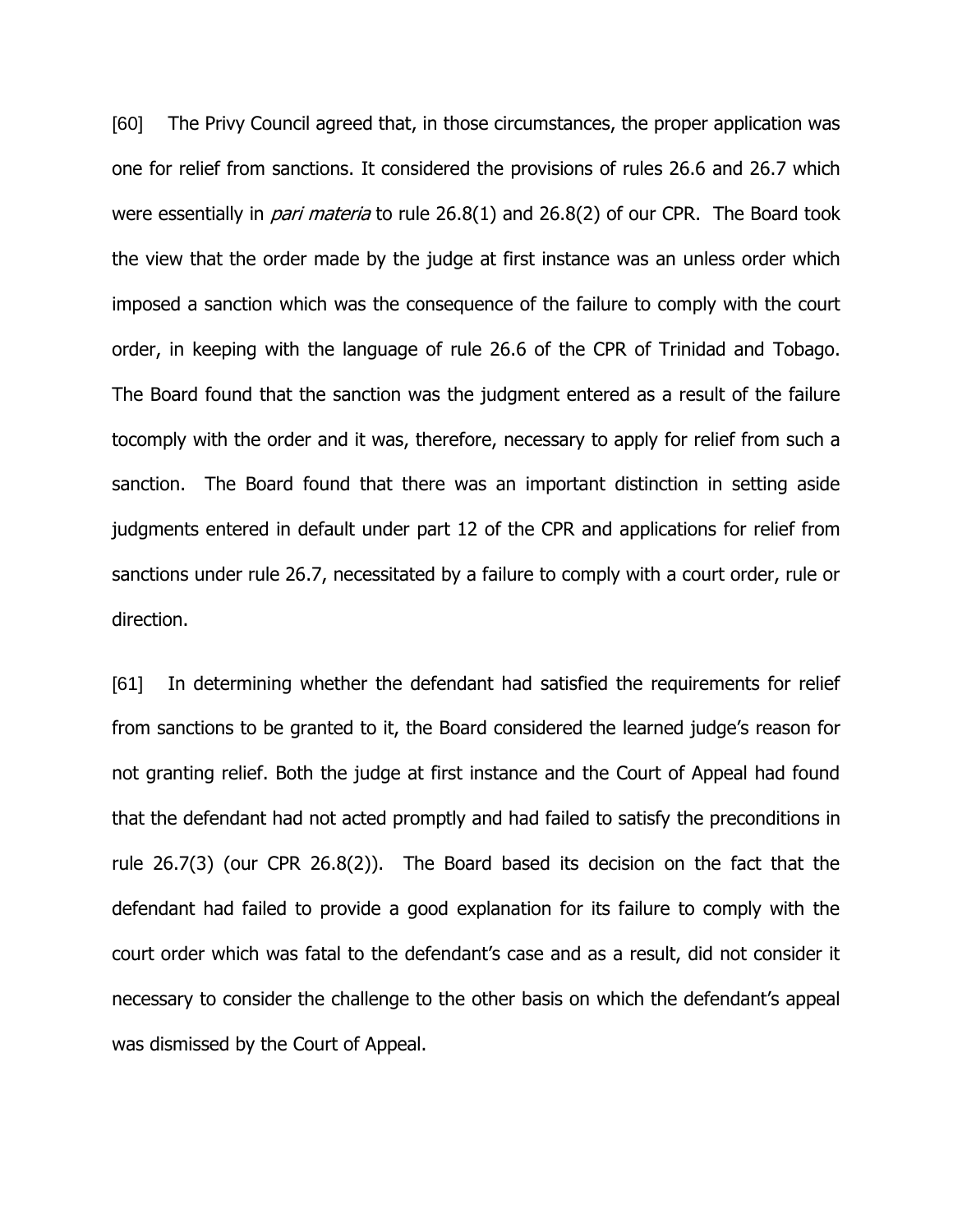[62] The explanation by the defendant in that case inter alia, was the absence of a Solicitor General and the delay in retaining outside counsel. Both the judge at first instance and the Court of Appeal found that this was not a good explanation for failing to file a defence in the time permitted. The Board in considering the issue and the submission of counsel that the defendant"s explanation was a good one, said:

> "The Board cannot accept these submissions. First, if the explanation for the breachie the failure to serve a defence by 13 March connotes real or substantial fault on the part of the Defendant, then it does not have a "good" explanation for the breach. To describe a good explanation as one which "properly" explains how the breach came about simply begs the question of what is a "proper" explanation. Oversight may be excusable in certain circumstances. But it is difficult to see how inexcusable oversight can ever amount to a good explanation. Similarly if the explanation for the breach is administrative inefficiency."

[63] In **H B Ramsay and Associates Ltd and another v Jamaica Redevelopment Foundation Inc and another**, this court held that where there was no good explanation for the failure to comply the application must fail. That case as well as the case of **Villa Mora Cottages** has held that rule 26.8(2) is cumulative and the applicant must satisfy all three preconditions set out in rule 26.8(2)(a), (b) and (c) before relief may be granted. The failure to give a good explanation is therefore fatal.

[64] In these circumstances there is no need to consider rule 26.8(3) or the fact that at the time the court had heard the application the appellant had filed a witness statement, or that the trial date was four months away, or whether there was prejudice to the  $1<sup>st</sup>$  respondent.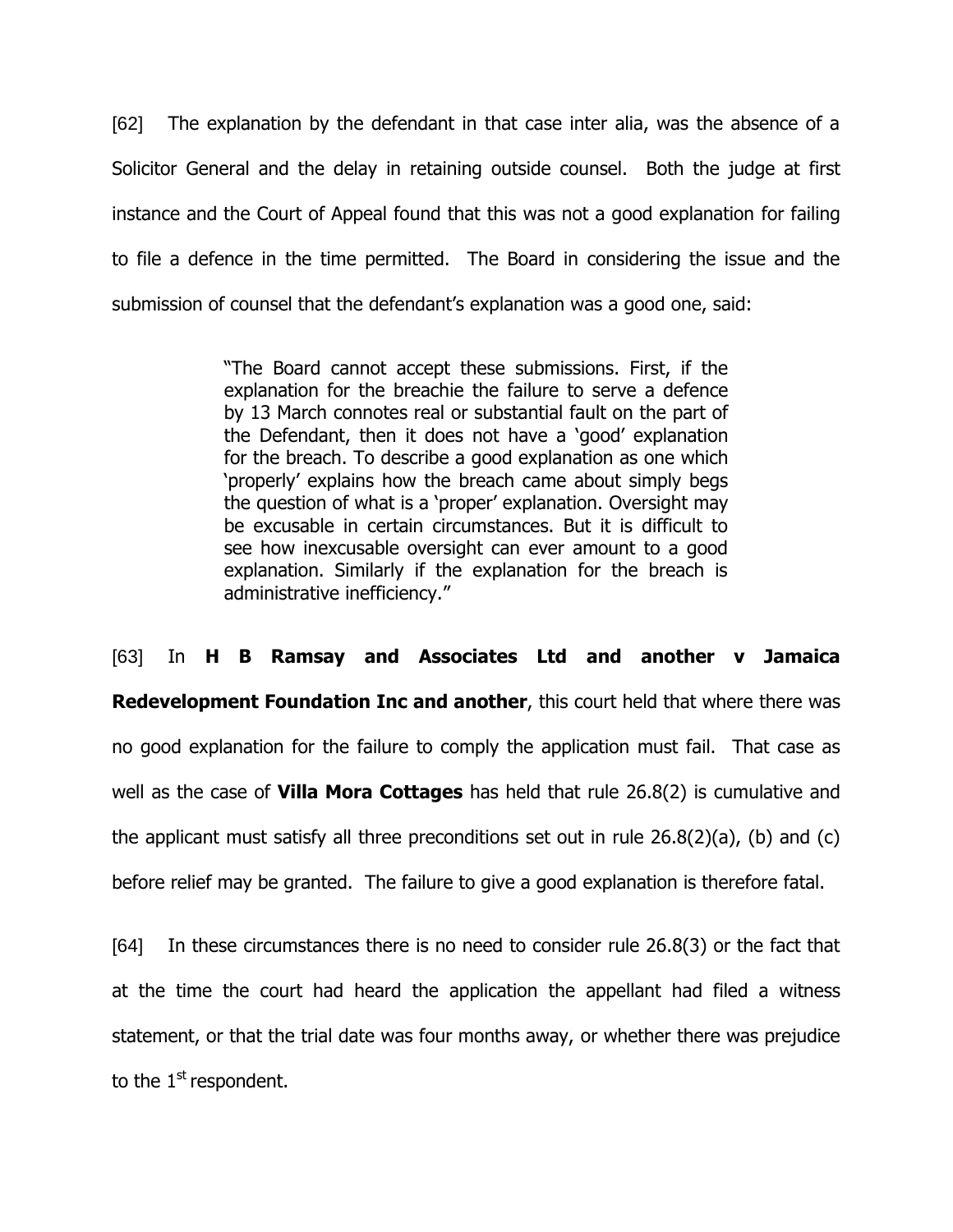[65] The appellant is the author of its misfortune. Rule 29.11 is quite clear. The case management order gave the appellant a period of almost a year to file and exchange witness statements. It failed to do so in circumstances where the witnesses were its own employees. It sent these needed employees off the island and travelling out into other parishes without securing their statements and with no mechanism in place to get them back into office in time to give the statements, even up to the last day of the time limited. This amounted to administrative inefficiency which, in my view, does not amount to a good explanation. The learned judge would have been entitled to find that there was no good explanation for the failure to comply.

[66] Faced with what would be the result of its failure as per the language of rule 29.11, it was incumbent on the appellant to comply with the orders or apply for an extension of time before the time expired when it found it had difficulties in complying or furnish the court with a good explanation for failing to comply. As stated by Jamadar JA in his judgment in the Court of Appeal of Trinidad and Tobago in **Attorney General** 

**v Universal Projects Limited** which was approved by the Board:

"A party cannot in the face of a court order pursue a course that it knows or reasonably anticipates will lead it foul of that order and then pray in aid relief from the sanctions of the order the circumstances that it was aware could lead to default. In such circumstances a party must act promptly to either comply with the court order or to secure further directions so as to avoid default. Thus the explanation given for failing to file a defence by the  $13<sup>th</sup>$  March 2009 is not, in my opinion, a good explanation for the breach."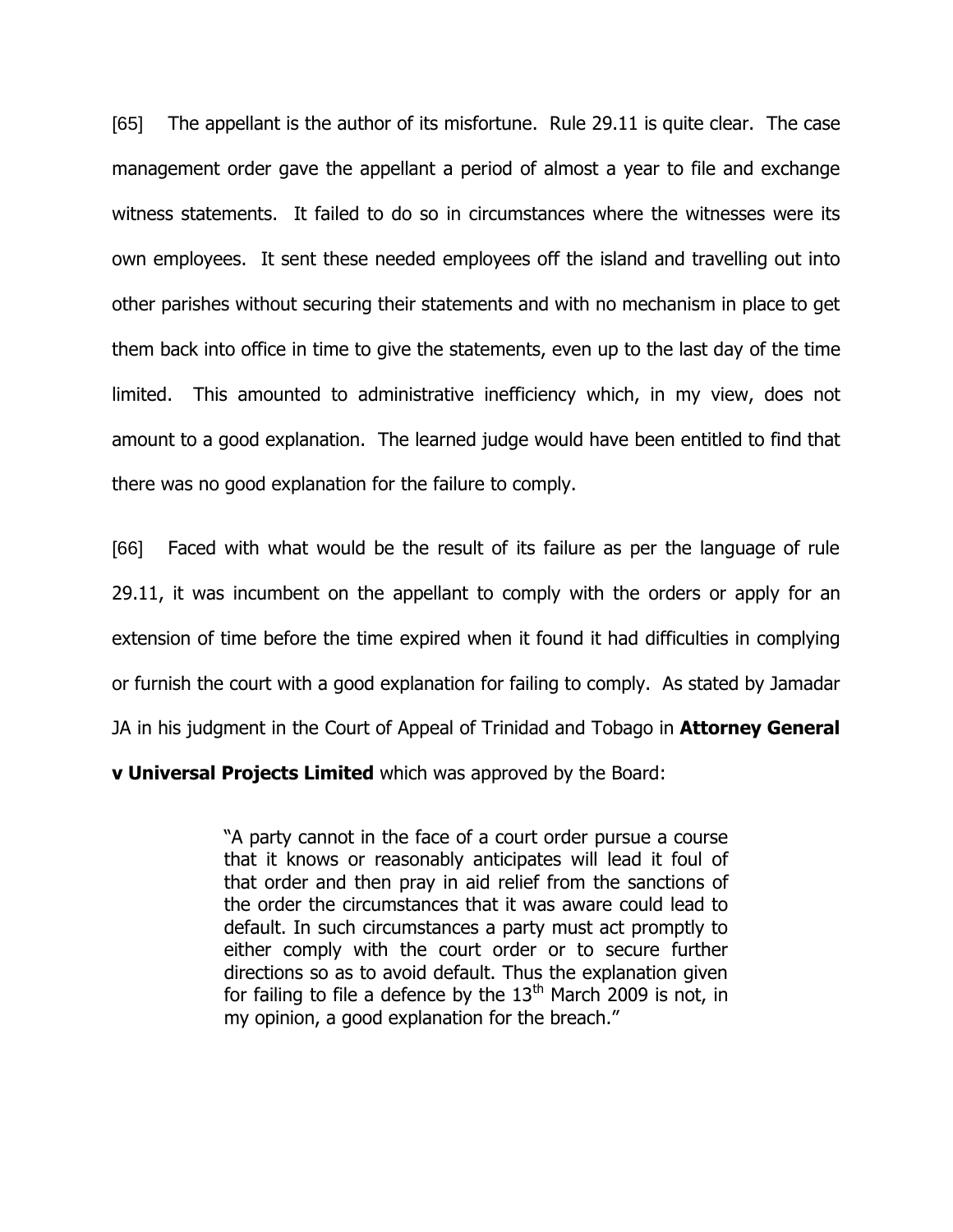## **Ground (c)**

[67] In view of the failure to give a good explanation, the learned judge did not need to give any further consideration to the application or to the context of the proceedings or to apply the overriding objective of dealing with cases justly. Unless the appellant passed the threshold requirements, there is no basis for considering the overriding objective or indeed any of the factors in rule 26.8(3).

## **Ground (d)**

[68] The appellant argued that the learned judge erred in the exercise of his discretion in failing to consider that there were special circumstances that warranted his making no order as to costs on the application. No special circumstances were highlighted to this court which would cause me to think it necessary to propose that this court disturb the learned judge"s cost order.

#### **Conclusion**

[69] It was wrong for the learned judge to have found that the affidavit was inadmissible for the reason he gave. However, having gone on to consider whether the explanation given in the affidavit was a good one and having found that it was not a good explanation, I agree, if for slightly different reasons, with this finding. That is fatal to the appellant"s application. There was, indeed, no good explanation for the failure to file witness statement in the time specified to do so. This is a threshold requirement. The appellant having failed to pass that hurdle, the learned judge was precluded from granting the relief sought.